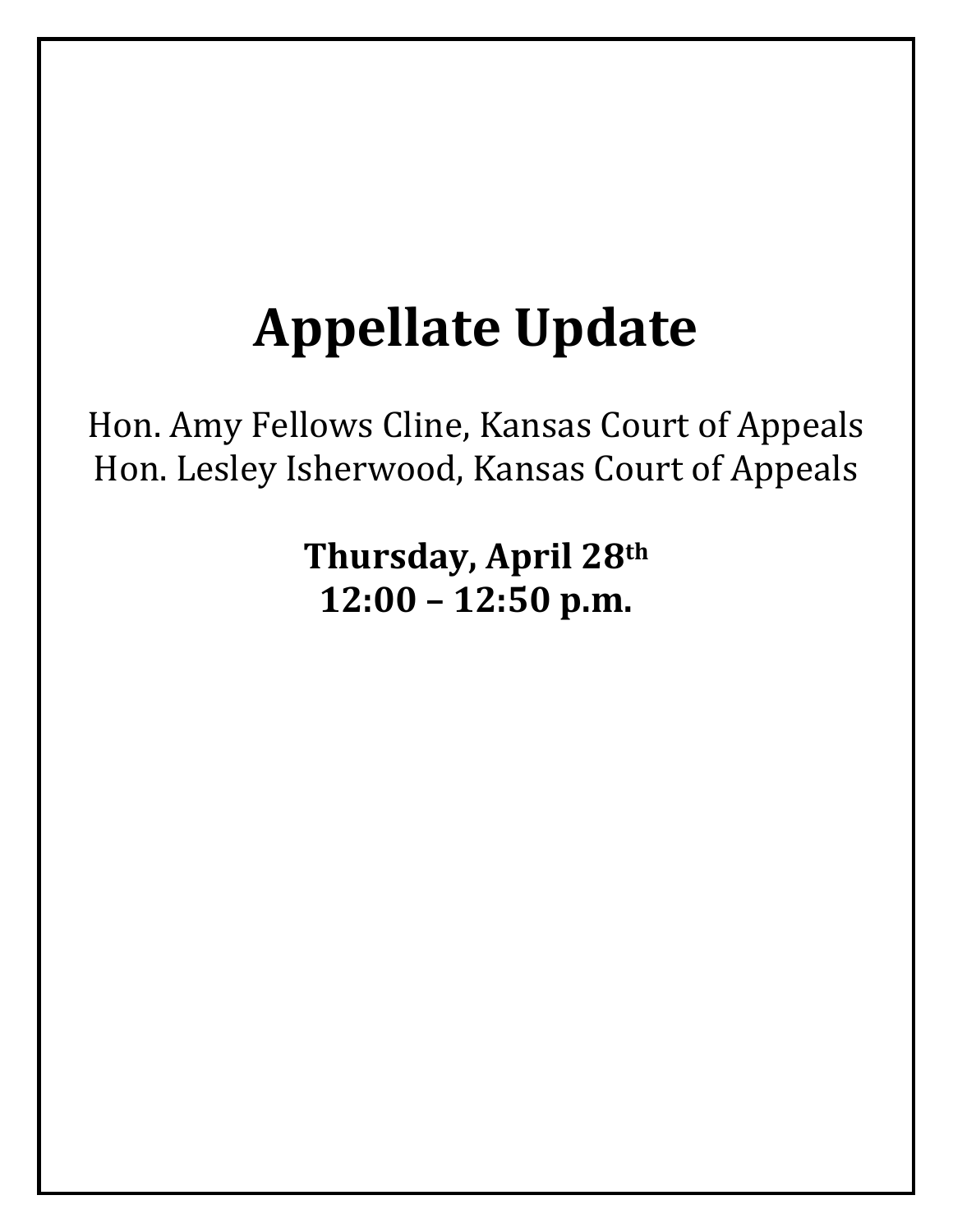# RECENT DECISIONS AND HOT ISSUES: CIVIL CASES

Cases: April 1, 2021-April 1, 2022

*The following are summaries of case highlights from opinions filed in the last 12 months by the Kansas Supreme Court or the Kansas Court of Appeals. They have been prepared by staff attorneys for the two courts and are not to be used as an authoritative reference regarding the cases described. Only the portion of each case related to the topic noted is discussed. You are encouraged to read the entire case before relying upon it.* 

*The effect of a petition for review: Pending determination of the Supreme Court on a petition for review and during the time in which a petition for review may be filed, an opinion of the Court of Appeals is not binding on the parties or on the district courts. If a petition for review is granted, the decision or opinion of the Court of Appeals has no force or effect, and the mandate will not issue until disposition of the appeal on review. If review is denied, the decision of the Court of Appeals is final as of the date of the denial. A denial of a petition for review expresses no opinion of the Supreme Court on the merits of the case. See Kan. Sup. Ct. R. 8.03* 

# **ADMINISTRATIVE LAW**

**PRESUMPTION OF VALIDITY.** The Kansas Board of Healing Arts sanctioned Seyed Sajadi, MD, because Sajadi had been sanctioned in Missouri. Sajadi argued that the Board could only sanction him for being sanctioned in another jurisdiction, not for the underlying sanctionable conduct that occurred in another jurisdiction. Sajadi also contended that the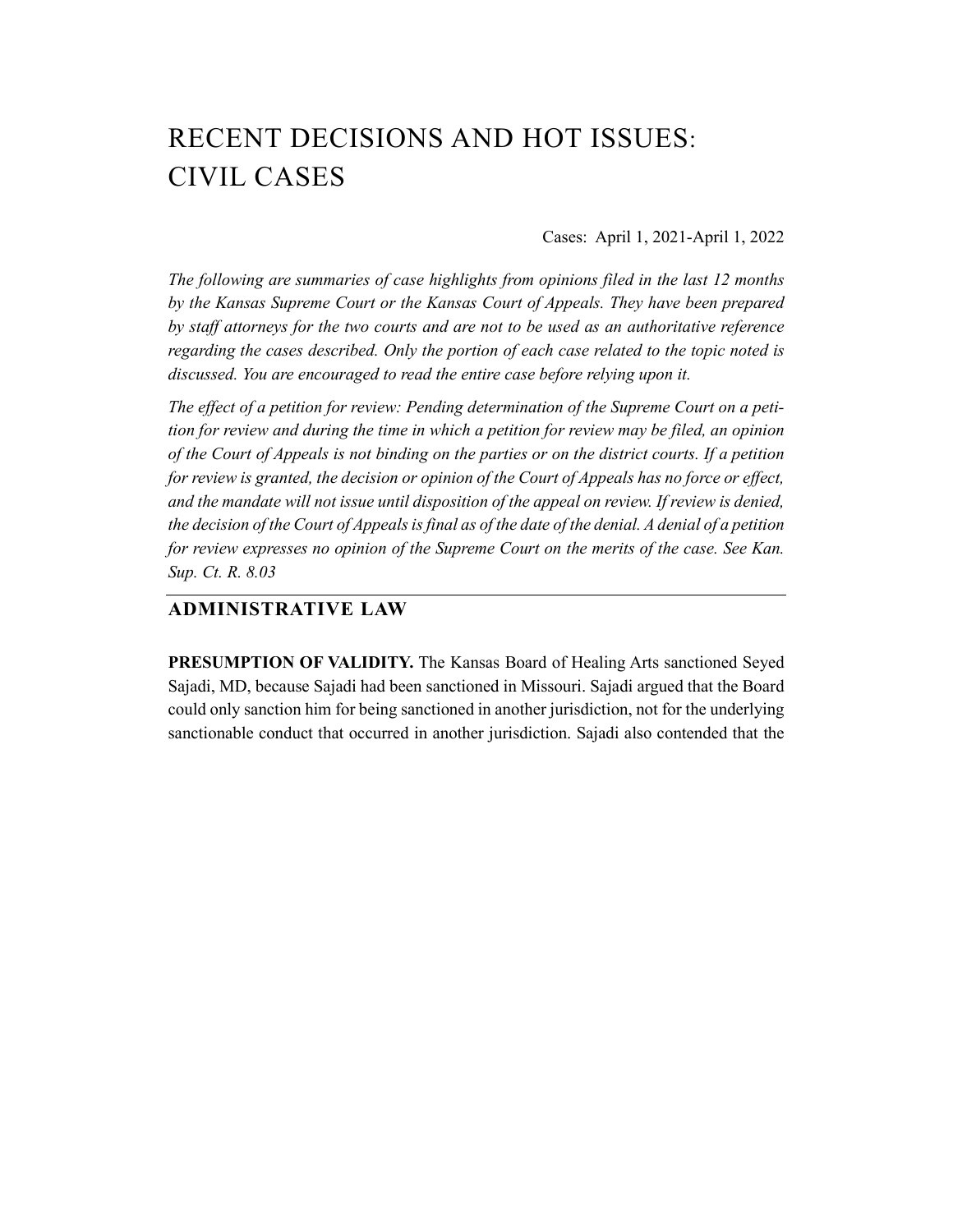Kansas sanction could not be more punitive than the Missouri sanction. The Court of Appeals affirmed, concluding that Sajadi had not overcome the presumption of validity attached to agency actions to show that the Board erred in limiting his practice.

*Sajadi v. Kansas Bd. of Healing Arts*, 61 Kan. App. 2d 114, 500 P.3d 542 (Sept. 24, 2021).

**UTILITIES.** A natural gas utility that bills customers on the basis of the energy content of gas consumed engages in in an unjust, unreasonable, or unfair practice when it manipulates measurement data to charge customers for more energy than was actually consumed.

*Hanson v. Kansas Corporation Commission*, 313 Kan. 752, 490 P.3d 1216, (Jul. 16, 2021).

## **APPELLATE PRACTICE**

**PRO SE LITIGANTS.** Catherine A. Joritz appealed the trial court's denial of her petition for judicial review of the termination of her tenure-track employment with the University of Kansas. The Court of Appeals rejected her request that the court adopt a more lenient standard when reviewing her arguments because she is pro se.

*Catherine A. Joritz v. University of Kansas*, 61 Kan. App. 2d 482, P.3d \_\_, 2022 WL 187435 (Jan. 21, 2022), *petition for rev. filed* (Feb. 22, 2022).

**SCOPE OF REMAND.** After the Court of Appeals remanded the district court's order, Harold Johnson moved for trial attorney fees. The district court denied the motion, finding that the Court of Appeals had fully addressed the merits of Johnson's right to attorney fees by denying his appellate attorney fees motion as untimely. On appeal, the Court of Appeals held that its mandate's silence as to Johnson's right to attorney fees upon remand did not mean that Johnson could not move for attorney fees upon remand; it just meant that it had fully decided Johnson's right to appellate attorney fees in his initial appeal.

*Harold Johnson v. Board of Directors of Forest Lakes Master Association*, \_\_ Kan. App. 2d , P.3d , 2021 WL (Dec. 10, 2021).

#### **ATTORNEY SANCTIONS**

#### **FEES RELATED TO MOTIONS TO ENFORCE PROTECTIVE ORDERS.**

Yudi Hernandez hired Brad and Brian Pistotnik's law firm to pursue a bodily injury claim. Yudi later replaced the firm with Stephen Brave. Brave sued Brad, Brian, and the firm on Yudi and other clients' behalf, alleging false advertising. The district court entered a protective order in Yudi's case, precluding use of confidential material obtained during Brave's deposition of Brad. Brave continued to litigate the issue and Brad successfully moved to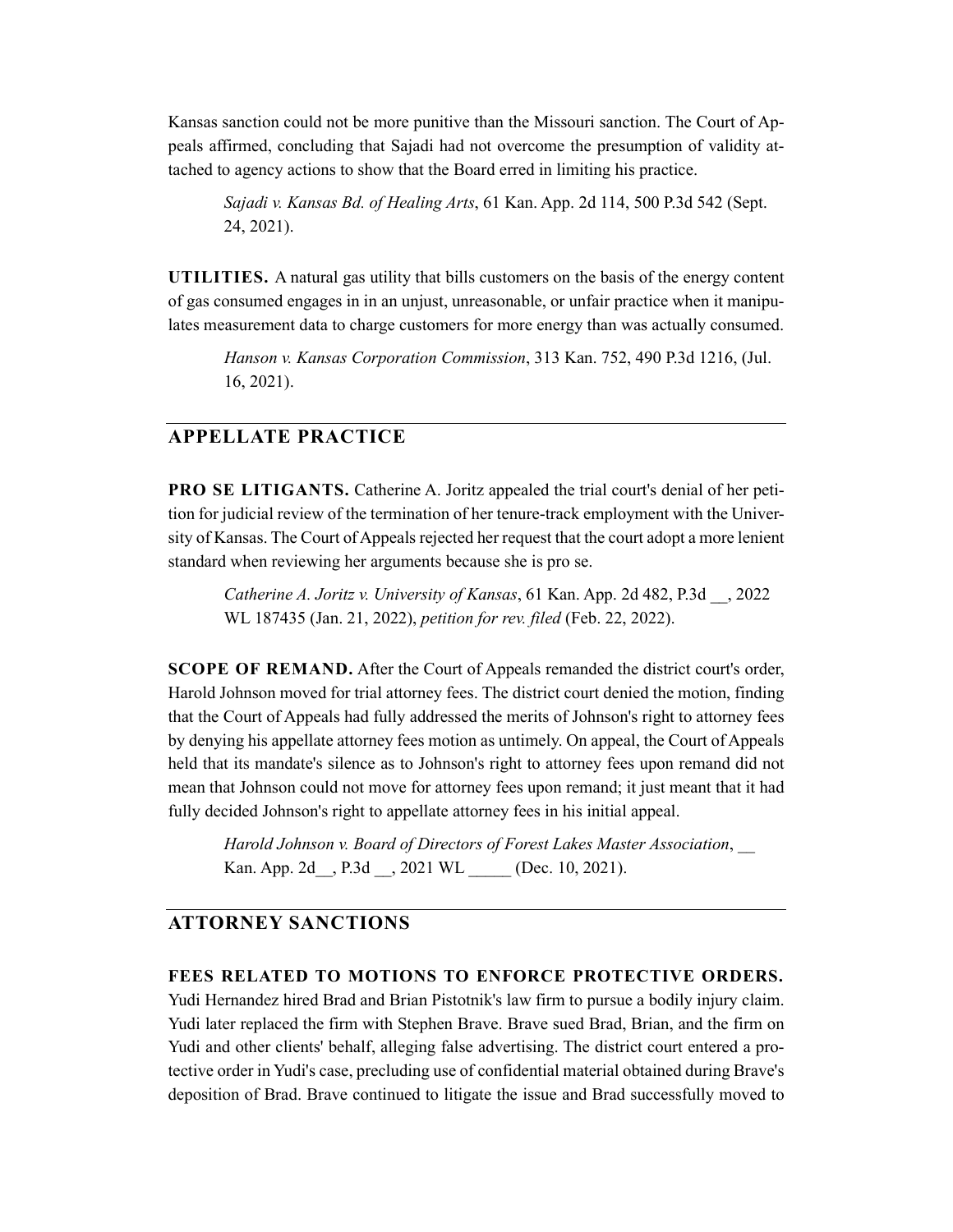enforce the order. The district court assessed expenses incurred by Brad in filing those motions against Brave. The Kansas Court of Appeals upheld the sanctions, holding the district court has leeway in sanctioning discovery abuses.

*Hernandez v. Pistotnik*, 60 Kan. App. 2d 393, 494 P.3d 203 (July 23, 2021).

#### **CHILD IN NEED OF CARE**

**VIDEOCONFERENCE—DUE PROCESS.** After the district court terminated Mother's rights, she appealed arguing that her due process rights were violated because the court proceedings, including a hearing on the motion to terminate her rights, were held by videoconference. The Court of Appeals affirmed, holding that videoconferencing does not violate due process rights as long as adequate safeguards ensure meaningful participation.

*In the Interest of C.T.*, 61 Kan. App. 2d 218, 501 P.3d 899 (Oct. 29, 2021).

**UCCJEA.** Mother of A.W., a child suffering from diabetic ketoacidosis, transferred A.W. from Missouri to a hospital in Kansas to avoid Missouri child services. Kansas filed a CINC petition after Missouri social services declined. The district court adjudicated A.W. a child in need of care. On appeal, the Court of Appeals reversed, holding that, under the UCCJEA, Missouri was A.W.'s home state and Missouri did not waive jurisdiction because a court of Missouri, not an administrative agency, must decline jurisdiction. The "unjustifiable conduct" provision was also inapplicable because the unjustifiable conduct must be from the party seeking to invoke the state's jurisdiction. The district court had the authority under emergency jurisdiction to enter temporary orders, but it could not enter permanent orders.

*In the Interest of A.W.*, 60 Kan. App. 2d 296, 493 P.3d 298 (June 18, 2021).

#### **CIVIL PROCEDURE**

**ORIGINAL ACTIONS.** The Kansas Secretary of State filed an original action seeking writs of mandamus and quo warranto for the dismissal of pending district court cases challenging the congressional districts drawn by the 2022 legislature. Relief in mandamus and quo warranto did not lie, as the district judges did not have a mandatory duty to dismiss the cases, and the district judges were not exercising unlawfully asserted authority.

*Schwab v. Klapper*, No. 124,849, 2022 WL 627748, \_\_ Kan. \_\_, \_\_ P.3d \_\_ (Mar. 4, 2022).

# **CLAIM PRECLUSION—FEDRAL SUPPLEMENTAL JURISDICTION.** A litigant may reassert state-law claims in state court that previously were dismissed without prejudice by a federal court that declined to exercise its discretionary, supplemental jurisdiction over them after resolving any federal law claims. The state law claims are not res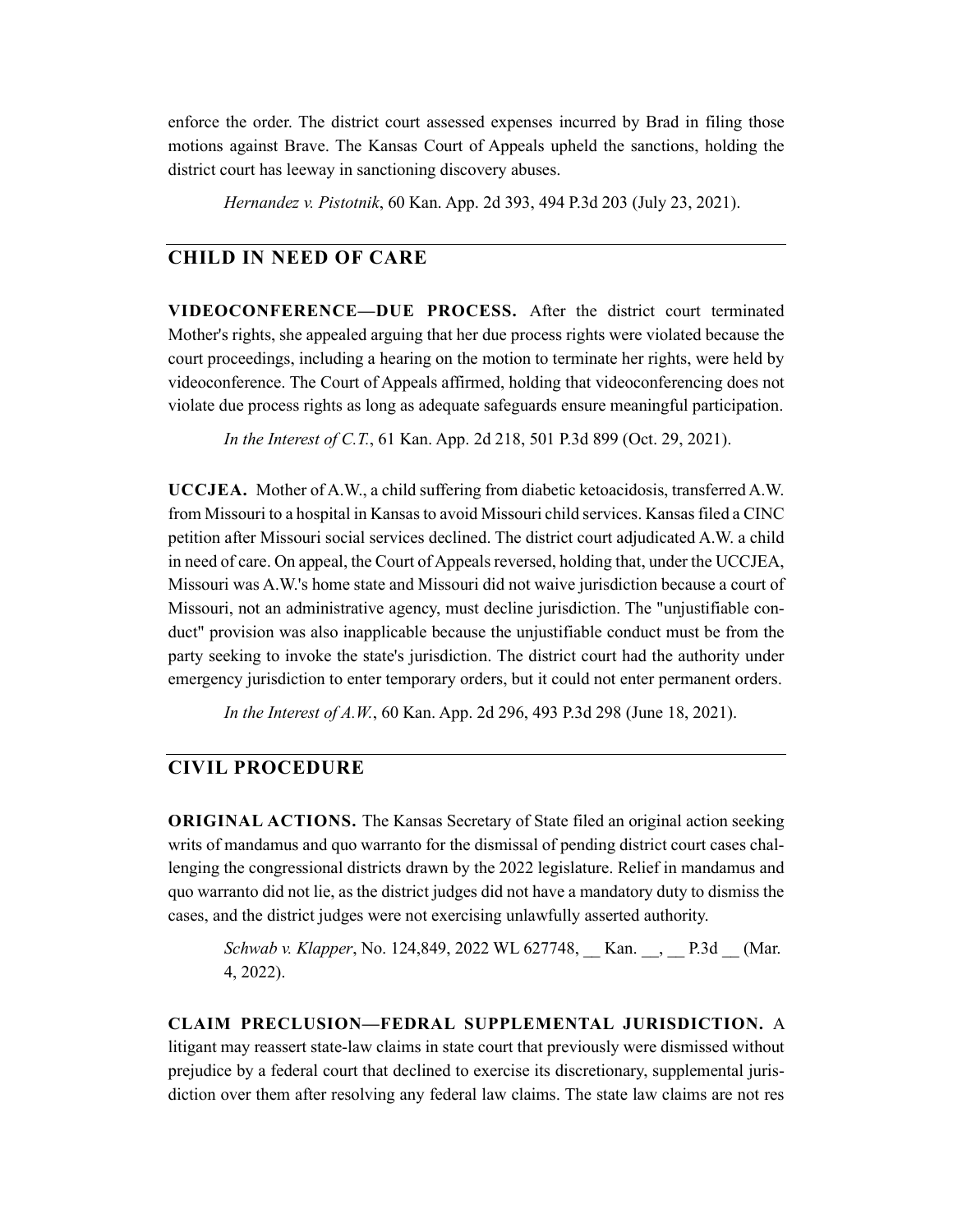judicata since the decision to decline jurisdiction is not a final judgment on the claims. Overruling *Stanfield v. Osborne Industries*, 263 Kan. 388 (1997) and *Rhoten v. Dickson*, 290 Kan. 92 (2010).

*Herrington v. City of Wichita,* 314 Kan. 447, 500 P.3d 1168 (Dec. 17, 2021).

**APPEALS TO DISTRICT COURT.** Scott Brown won a judgment against Casey Zimmerman in small claims court. Zimmerman appealed to the district court. The district court affirmed the judgment after a review of the record. Zimmerman appealed, arguing that he was entitled to a trial de novo, not merely a review of the record. The Court of Appeals reversed, finding that the appeal should have been tried and determined de novo by a district judge.

*Scott Brown v. Casey Zimmerman*, 61 Kan. App. 2d 537, \_\_ P.3d \_\_, 2022 WL 333411 (Feb. 4, 2022).

**MOTION TO STRIKE—PUBLIC SPEECH PROTECTION ACT.** A former student, proceeding as John Doe, sued Kansas State University and its Administrator, Heather Reed, alleging Reed communicated false and defamatory information to another university. KSU and Reed filed motions to strike under Kansas' Public Speech Protection Act, asserting Reed's communication was an exercise of rights protected under the Act. The district court granted the motions and dismissed Doe's case. The court of appeals affirmed, finding Doe failed to meet his burden of producing substantial competent evidence to support his claims and to overcome the university's prima facie showing that the claims involved the exercise of a protected right. Thus, the district court did not err in granting the motions to strike.

*John Doe v. Kansas State University and Heather Reed*, 61 Kan. App. 2d 128, 499 P.3d 1136 (Oct. 1, 2021).

**PLEADING REQUIREMENTS.** Stevie Kucharski-Berger sued Hill's Pet Nutrition, alleging violations of Kansas' restraint of trade and consumer protection laws, after learning that Hill's prescription pet food contains no medicine or drug, and that no prescription is legally required to purchase it. Kucharski-Berger also raised an unjust enrichment claim on the same grounds. The district court dismissed the suit, holding that Kucharski-Berger failed to state a claim upon which relief could be granted. The Court of Appeals reversed holding, in part, that Kucharski-Berger's pleadings sufficiently apprised Hill's of the claims against the company. The court also held that Kucharski-Berger could bring her statutory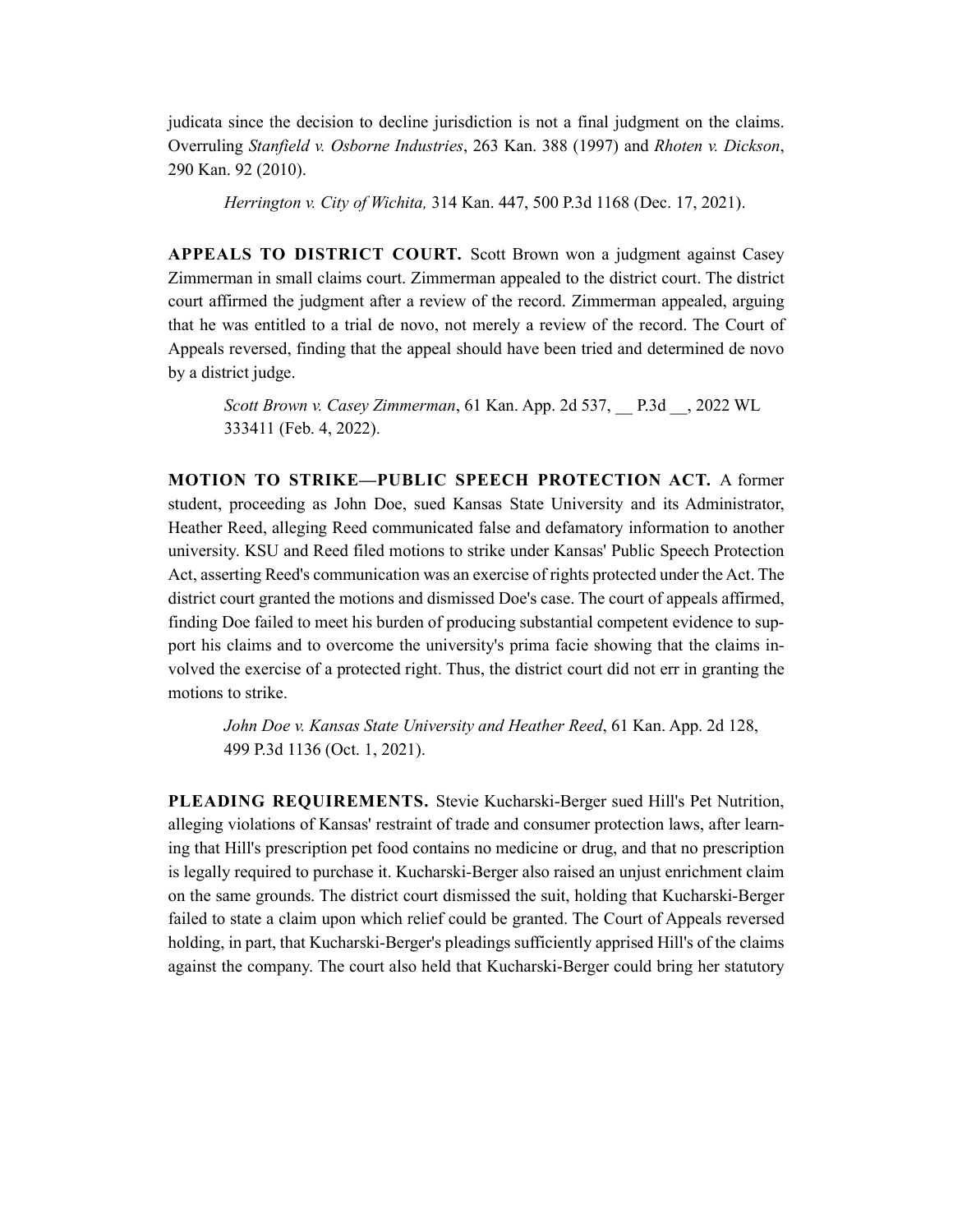claims and her unjust enrichment claim even if she would ultimately be unable to recover on both theories.

*Kucharski-Berger v. Hill's Pet Nutrition, Inc*., 60 Kan. App. 2d 510, 494 P.3d 283, (Aug. 20, 2021), *petition for rev. filed* (Sept. 17, 2021), *petition for rev. denied* (Dec. 9, 2021).

**ONE-ACTION RULE.** Curtis Rodina sued a dental practice and some dentists for malpractice and other claims. Because the defendants did not respond, the district court entered a default judgment against them. The district court ruled it was unnecessary to apportion fault in the default judgment. Rodina subsequently learned that Dr. Alberto Castanedo performed the allegedly negligent dental procedures. Rodina brought another suit against Castanedo. The district court dismissed the second suit under the one-action rule. The Court of Appeals reversed, holding that Rodina was entitled by law to an apportionment of fault. Since the default judgment did not apportion fault, Rodina's suit against Castaneda was not barred by the one-action rule.

*Curtis Rodina v. Alberto R. Castaneda, D.D.S.*, 60 Kan. App. 2d 384, 494 P.3d 172, (July 16, 2021), *petition for rev. filed* (Aug. 12, 2021), *petition for rev. denied* (Dec. 6, 2021).

**APPEAL OF ORDER MADE BY JUDGE PRO TEM.** The district court entered a protection from abuse order against J.L.B. The presiding judge was appointed under K.S.A. 2020 Supp. 20-310a(d), as a judge pro tem. J.L.B. first filed her appeal from the order in the district court. The district court dismissed the appeal and directed it be filed in the Court of Appeals. Acknowledging conflicting language within the statute, the Court of Appeals found the judge pro tem acted within the authority of a district magistrate judge, requiring J.L.B. to take her appeal to the Court of Appeals.

*J.B.B. v. J.L.B.*, 60 Kan. App. 2d 310, 495 P.3d 1036 (July 9, 2021).

# **CONSTITUTIONAL LAW**

**AVOIDANCE.** Parents of school children sued to challenge a school district's Covid-19 mask mandate under the provisions of 2021 Kansas Senate Bill 40. A district court denied relief, finding the parents' claim was untimely and also that the law was unconstitutional. The Kansas Supreme Court held the trial court erred reaching the constitutional question when the case could be resolved on non-constitutional grounds.

*Butler v. Shawnee Mission School District*, 314 Kan. 553, 502 P.3d 89 (Jan. 7, 2022).

**FIFTH AMENDMENT—APPLICABILITY IN CINC PROCEEDINGS.** The district court relied, in part, on Mother's failure to comply with a clinical or substance abuse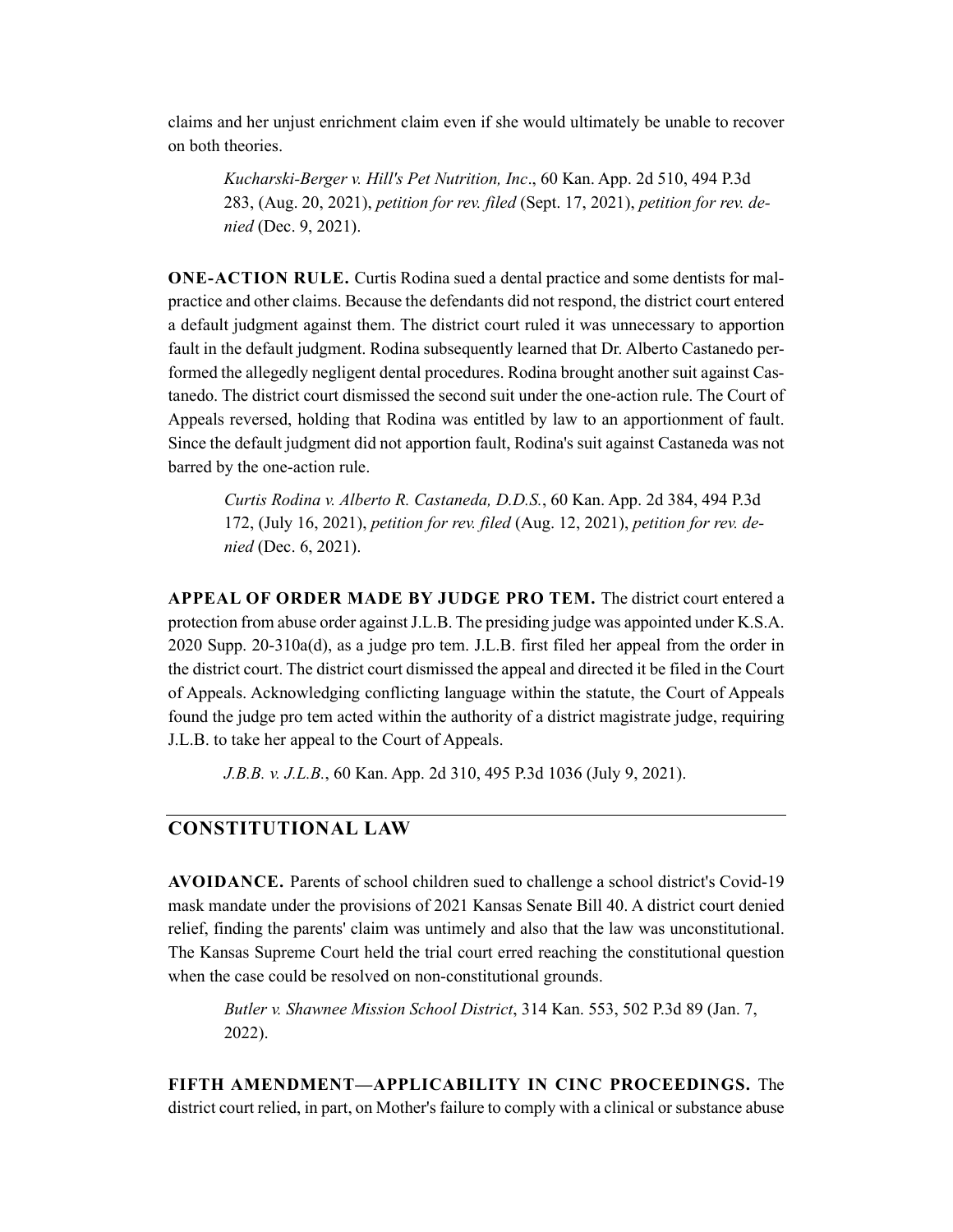evaluation in a child in need of care proceeding to terminate Mother's parental rights. During the evaluation, Mother failed to explain injuries to E.L.'s siblings. On appeal, Mother argued that it was improper for the court to base its unfitness findings on her failure to explain the injuries because she had a criminal case pending on the subject and she wanted to maintain her Fifth Amendment right against self-incrimination. The Court of Appeals affirmed, holding that the right against self-incrimination does not prohibit a court from relying on a parent's failure to complete court ordered evaluations when terminating parental rights.

*In the Interest of E.L.*, 61 Kan. App. 2d 311, 502 P.3d 1049 (Nov. 24, 2021), *petition for rev. filed* (Dec. 27, 2021), *petition for rev. denied* (Mar. 25, 2022).

**RIGHT TO A JURY TRIAL; RIGHT TO A REMEDY.** A Kansas statute that abrogated wrongful birth actions, which had been previously recognized by the state supreme court, violates neither the right to a remedy nor the right to a jury trial under sections 5 and 18 of the Kansas Constitution, even though some parents would have had a viable cause of action but-for the statute. Wrongful birth had been recognized as a new cause of action, and thus it was not constitutionally shielded from statutory abrogation.

*Tillman v. Goodpasture*, 313 Kan. 278, 485 P.3d 656 (Apr. 30, 2021).

# **CONTRACTS**

**PROMISSORY NOTES.** A promissory note's waiver of the statute of limitations is not void as against public policy when the waiver is only "to the full extent permitted by law," the loan underlying the note is a commercial contract, and the borrower does not claim prejudice from the lender's delay in bringing suit.

*First Security Bank v. Buehne,* 314 Kan. 507, 501 P.3d 362 (Dec. 30, 2021).

**MUNICIPALITIES.** The Topeka city council entered into a contract to purchase an interest in a racetrack, in which it agreed to finance the purchase with Sales Tax and Revenue bonds. New members were elected to the council, and the new membership decided not to pursue the bond issue. The purchase contract imposed obligations on the city outside the general administrative functions of a municipality, so it was a governmental decision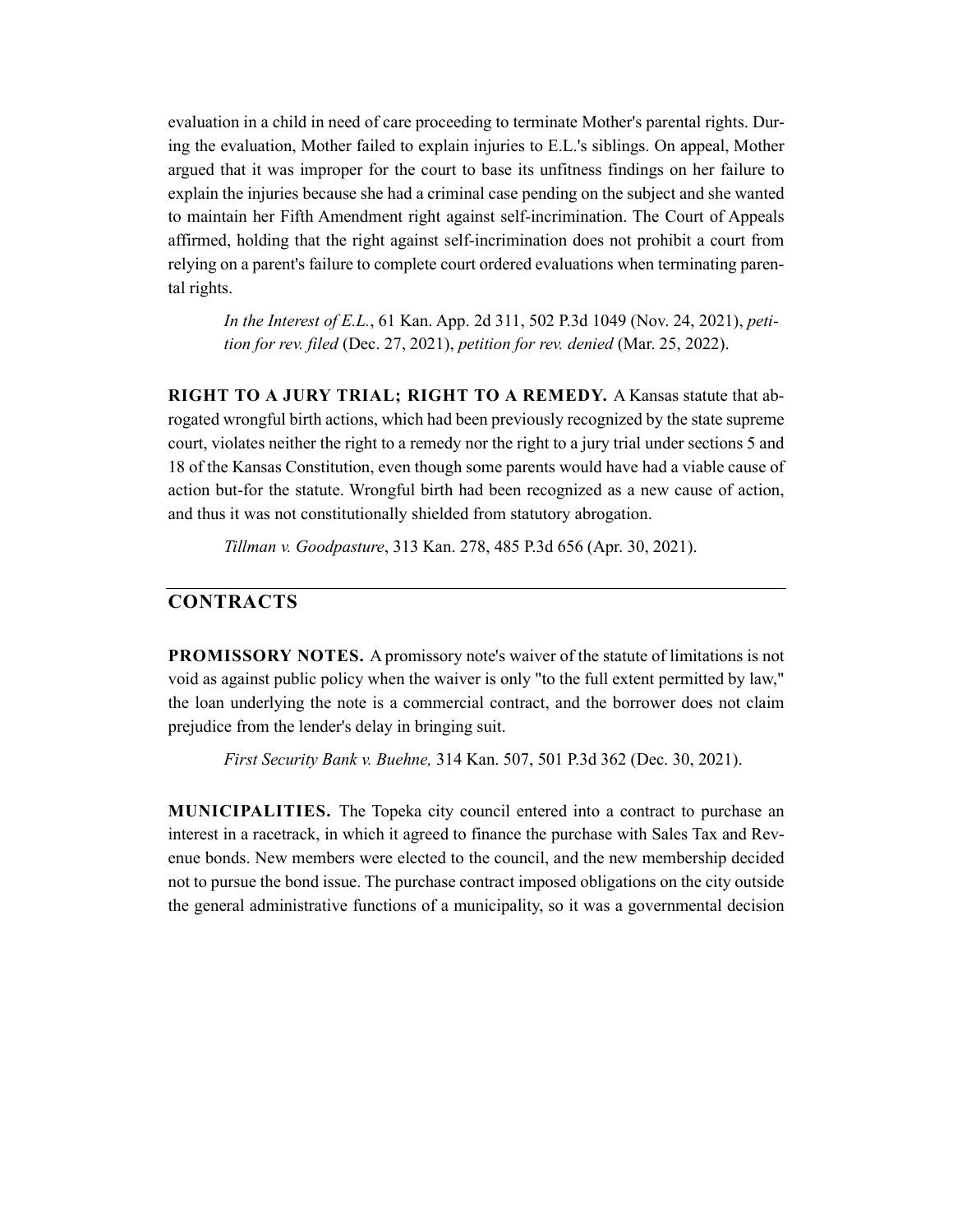that was not binding on the subsequent council. Accordingly, the seller was not entitled to damages for the council's breach of contract.

*Jayhawk Racing Properties, et al. v. Topeka*, 313 Kan. 149, 484 P.3d 250 (Apr. 9, 2021).

#### **ESTATES AND TRUSTS**

**TIMELY FILING OF A WILL.** Alma Faye Lessley died testate in June 2018. Shortly before her death, Lessley materially changed her will to substantially benefit one of her four children to the exclusion of her other three children. The heir given a larger share of assets under the terms of the will filed a petition for probate but did not file the will until almost 18 months after Lessley's death. The Court of Appeals held that the heir was not an innocent beneficiary and that the failure to timely file the will within six months from the date of the decedent's death rendered the will ineffective and not admissible to probate.

*Matter of Estate of Lessley*, Kan. App. , P.3d 2022 WL 731363 (Mar. 11, 2022).

# **FAMILY LAW**

**SERVICE OF PROCESS.** The district court terminated Father's parental rights after he failed to appear at the termination hearing. The State had sent notice of the hearing by certified mail, with a return receipt signed by someone who was not Father. Father appealed, arguing that service of notice of the hearing was invalid unless he signed for the notice's receipt. The Court of Appeals rejected Father's arguments, holding that Kansas law does not require restricted delivery when serving notice of a termination hearing by return receipt delivery, such as service by certified mail.

*In re A.P.*, Kan. App. 2d , P.3d , 2022 WL 817026 (Mar. 11, 2022).

**INTERNATIONAL TREATY – CHILD CUSTODY.** Dutch child protective services took S.L. into custody when she was in the Netherlands. Her father and stepmother petitioned for her return under the 1980 Hague Convention on the Civil Aspects of Child Abduction. Dutch courts held that S.L. had sufficient age and maturity to take her views into consideration and S.L. did not want to return to the U.S. because of her stepmother's abuse. Then, S.L.'s father and stepmother petitioned the Johnson County District Court to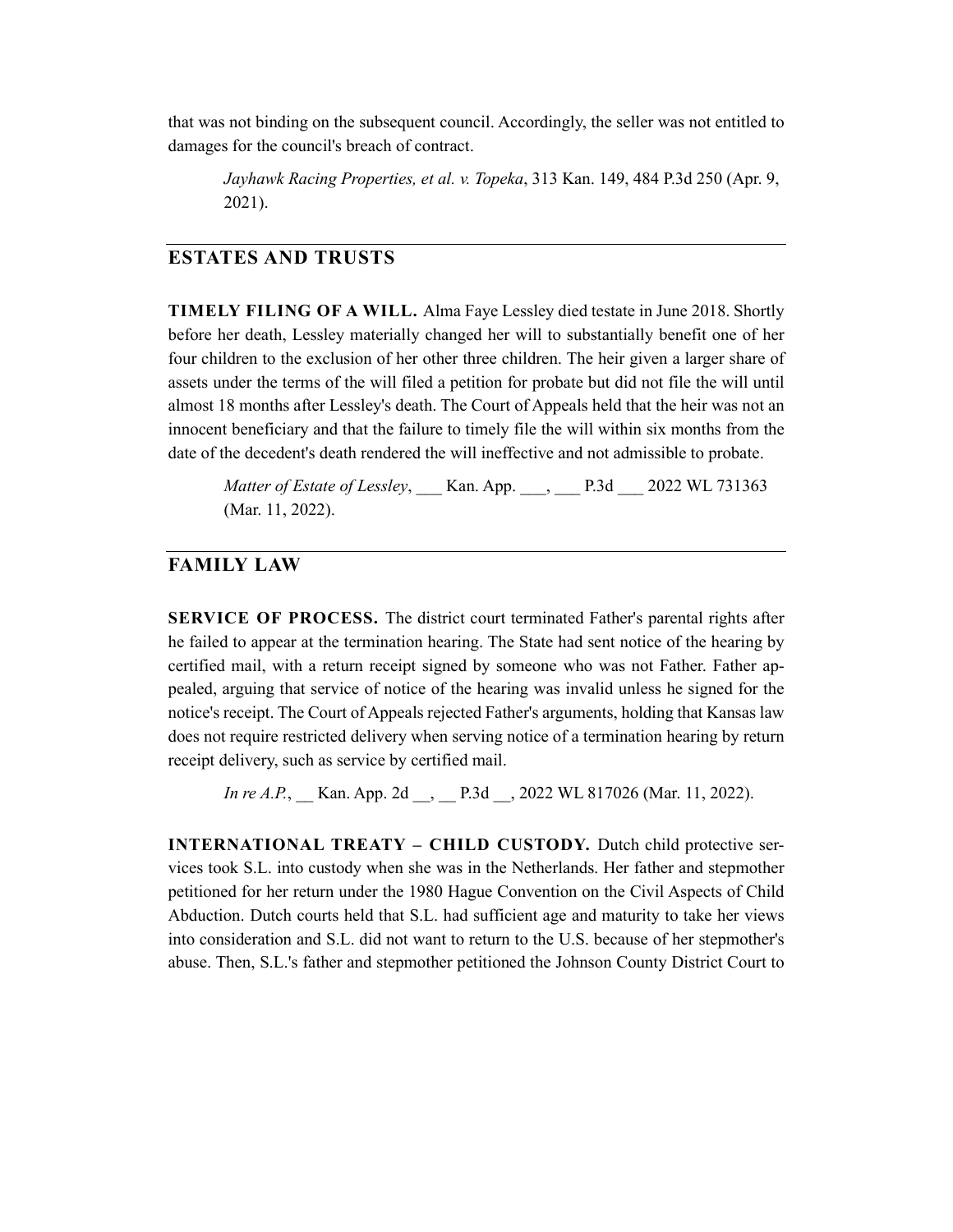order S.L. returned, which it did. The Kansas Court of Appeals reversed, saying that the Dutch courts correctly applied the 1980 Hague Convention.

*In the Interest of S.L., A Minor Child,* No. 123,535, 2021 WL 5274575, 61 Kan. App. 2d 276, 503 P.3d 244 (Nov. 12, 2021), *petition for rev. filed* (Dec. 8, 2021).

**CHILD SUPPORT.** Under the Uniform Interstate Family Support Act, a Kansas court's power to modification of an out of state's order is not conditioned on proper registration of the order. Failing to file a copy of another state's child support order when registering the order in Kansas does not deprive a Kansas court of jurisdiction to consider a subsequent motion to modify the order.

*Chalmers v. Burrough*, 314 Kan. 1, 494 P.3d 128 (Aug. 27, 2021).

**CHILD SUPPORT.** In a proceeding to determine paternity, a district may impose support comprising the mother's prenatal medical care and childbirth expenses only in the initial support award entered in conjunction with the paternity order.

*Carman v. Harris*, 313 Kan. 315, 485 P.3d 644 (Apr. 30, 2021).

# **GRANDPARENT VISITATION**

**JURISDICTION.** The district court granted Grandmother's petition for grandparent visitation with her grandsons. Mother appealed, arguing that the district court violated her constitutional rights as a parent to decide the care, custody, and control of her children. The Court of Appeals affirmed, first addressing jurisdiction and agreeing with a previous panel that independent actions by grandparents are authorized by statute. The Court then ruled that Mother's proposed plan for her children to have no contact with Grandmother was not reasonable.

*Schwarz v. Schwarz*, Kan. App. 2d , P.3d , 2022 WL 815699 (Mar. 18, 2022).

# **GOVERNMENT LIABILITY**

**MEDICAL TREATMENT FOR PERSONS IN CUSTODY.** A governmental entity's obligation to pay an indigent criminal offender's medical expenses under K.S.A. 22- 4612 is triggered when the entity has custody over the offender at the time the decision to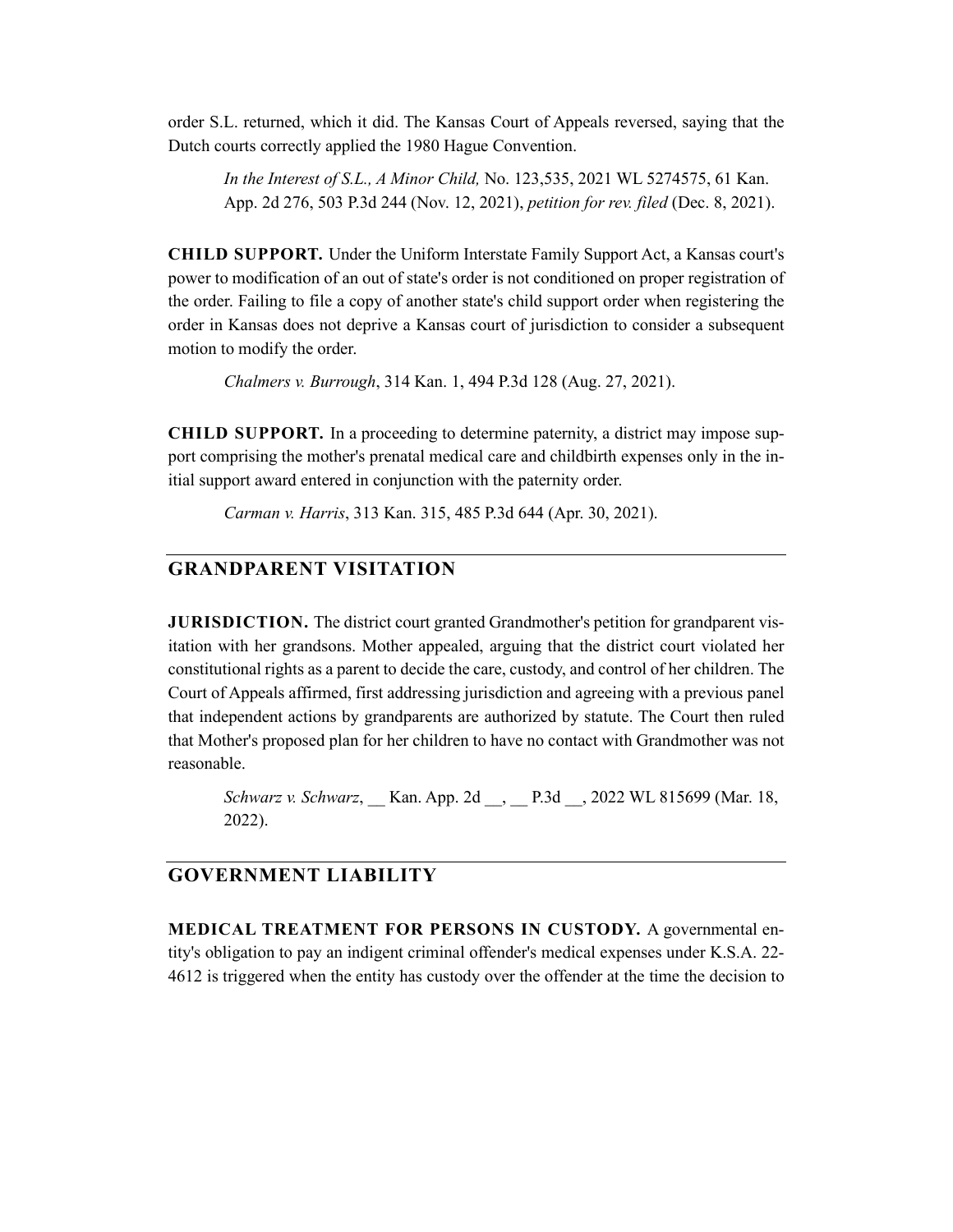obtain medical treatment is made. The definition of custody for the statute's purposes is discussed and applied.

*University of Kansas Hospital Authority v. Board of Franklin County Commissioners*, 314 Kan. 74, 495 P.3d 1 (Sept. 10, 2021).

#### **INSURANCE**

**DUTY TO SETTLE.** Nancy Granados filed a garnishment against Key Insurance after she won a wrongful death judgment against Key's insured, John Wilson. The district court awarded the garnishment, finding Key acted in bad faith or negligently. On appeal, a panel of the Court of Appeals determined that Key had not acted in bad faith because there was no causal connection between Key's purported breach of duty and the excess judgment. The panel also found that an insurer owes no affirmative duty to initiate settlement negotiations with a third party until the third party makes a claim for damages.

*Nancy Granados, Individually, as Heir-at-Law of Francisco Granados, Decedent, and as Class Representative of all Heirs-At-Law of Francisco Granados, Decedent v. John Wilson and Key Insurance Company*, \_\_ Kan. App. 2d \_\_, \_\_ P.3d \_\_\_, 2022 WL 497315 (Feb. 18, 2022), *petition for rev. filed* (Mar. 9, 2022).

**UNDERINSURED MOTORIST COVERAGE.** Plaintiff sought underinsured motorist benefits from his employer's automobile insurance carrier. Reversing the district court's rulings on competing motions for summary judgment, the Court of Appeals held: (1) The carrier wrongfully denied coverage based on a written rejection of coverage by the employer because the rejection specified only uninsured coverage, not underinsured coverage. (2) Plaintiff forfeited his right to underinsured motorist benefits by failing to provide notice of a tentative settlement under K.S.A. 40-284(f).

*McLean v. National Union Fire Ins. Co.*, 60 Kan. App. 2d 283, 493 P.3d 968 (June 18, 2021), *petition for rev. filed* (July 14, 2021), *petition for rev. denied* (Sept. 27, 2021).

# **JUDGMENTS**

**WAGE GARNISHMENT.** A judgment creditor may not attach a judgment debtor's wages which have been deposited into the judgment debtor's bank account. The bank garnishment statute, K.S.A. 61-3505, permits the judgment creditor to reach only "intangible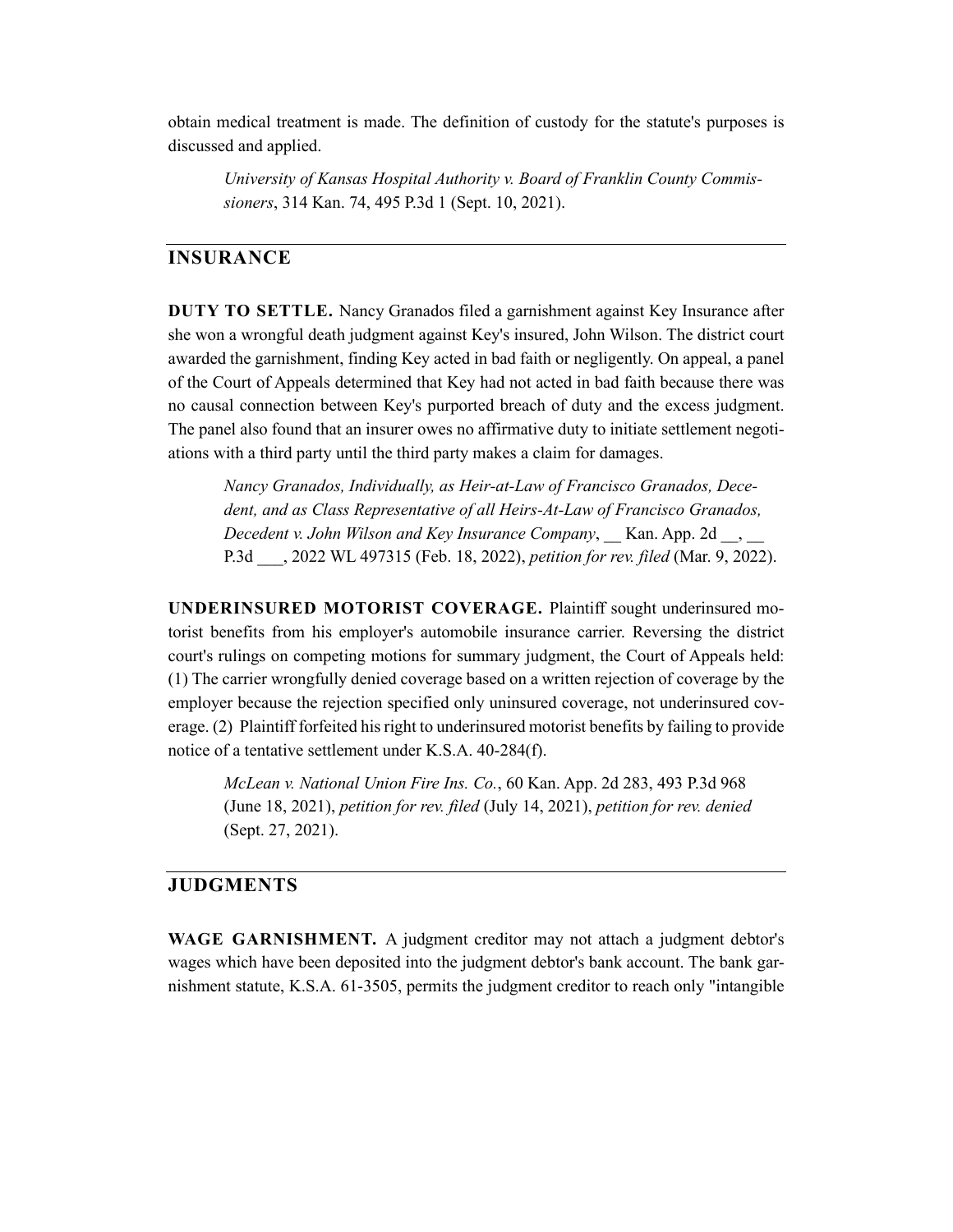property, other than earnings . . . ." After wages are paid to the judgment debtor, they remain earnings and their garnishment is subject to limitations set out in the wage garnishment statutes.

*Stormont-Vail Healthcare, Inc. v. Sievers,* 314 Kan. 355, 498 P.3d 1217 (Nov. 24, 2021).

# **JURISDICTION**

**APPELLATE COURT'S ABILITY TO REMAND.** Travelers Casualty Insurance was ordered by the Director of the Worker's Compensation Fund to reimburse OneBeacon American Insurance Company for preliminary medical benefits OneBeacon paid to a beneficiary. Unhappy with the order, Travelers sought review of the order by the district court. The district court denied Travelers' prayer for relief. Travelers appealed and, after review, this court remanded the case to the Workers Compensation Board. Before the Board, the parties agreed that the Board did not have jurisdiction to address the case on remand. The Board reluctantly disagreed and issued an opinion. The case was appealed to this court and a majority held that an intermediate appellate court cannot vest jurisdiction in a tribunal that does not otherwise have jurisdiction by remanding a case to the tribunal.

*Travelers Casualty Insurance v. Larry G. Karns and OneBeacon American Insurance Company*, 61 Kan. App. 2d 43, 499 P.3d 491 (Sep. 17, 2021).

# **OPEN RECORDS ACT**

**STANDING.** An attorney who sues for access to recordings of a court proceeding under the Kansas Open Records Act loses standing on the claim if the recordings are produced during discovery. The attorney must allege a future injury stemming from the policy under which the records were originally withheld. An attorney who has received the recordings originally requested has lost any personal stake in the KORA litigation.

*Baker v. Hayden*, No. 117,989, 313 Kan. 667, 490 P.3d 1164 (July 2, 2021).

#### **REAL PROPERTY**

**MORTGAGE FORECLOSURE — LOAN ACCELERATION.** The district court granted Ashley and Timothy Holversons' summary judgment motion, ruling that Wilmington's foreclosure action fell outside a five-year statute of limitations because the prior noteholder's 2011 letter threatening foreclosure triggered the statute of limitations when the Holversons failed to cure their default by the letter's listed deadline. Wilmington appealed, arguing that the statute of limitations was not triggered until a later date because only a noteholder's clear and unequivocal expression of its intent to accelerate a loan triggers the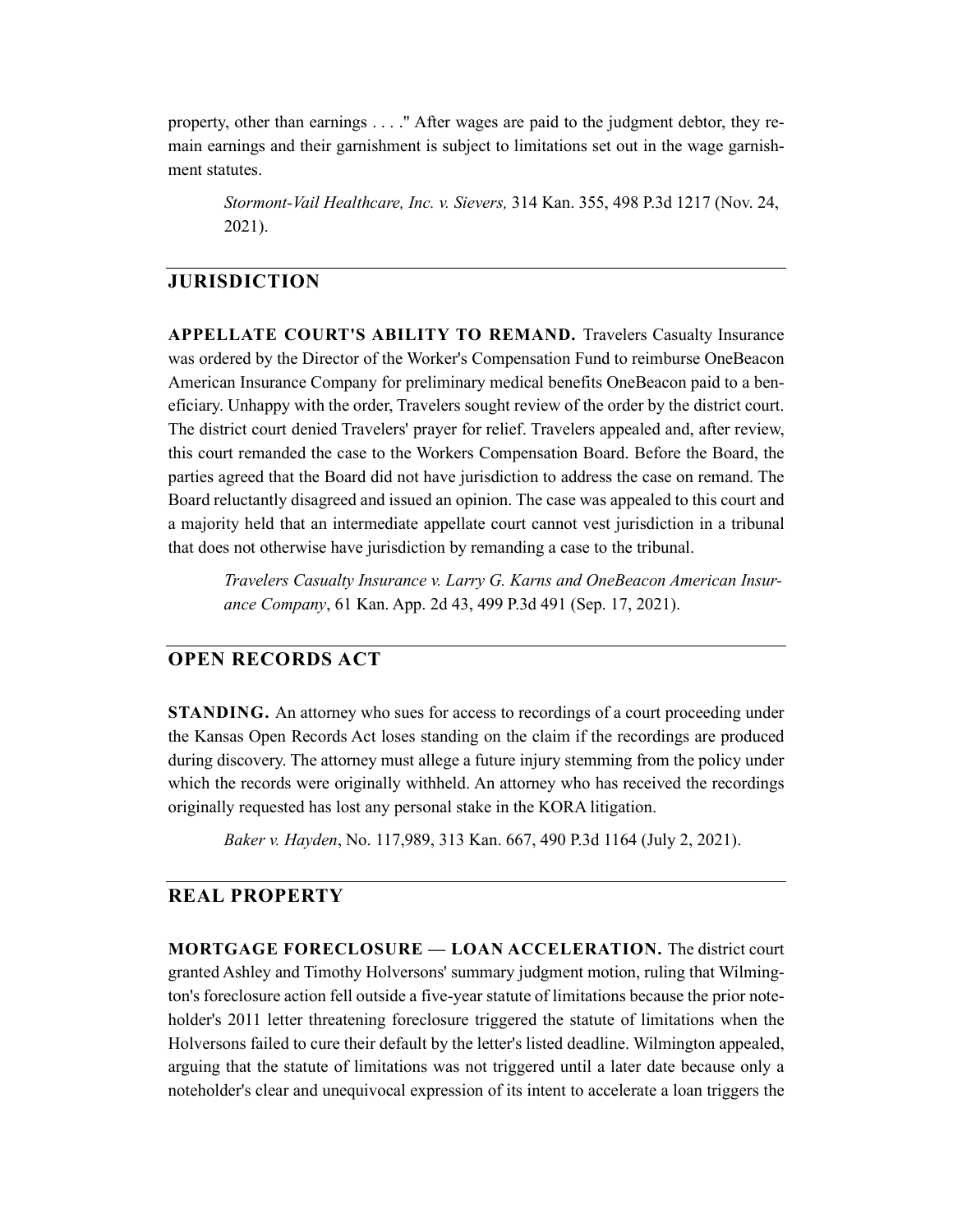five-year statute of limitations. The Kansas Court of Appeals agreed, reversing and remanding for further proceedings.

*Wilmington Savings Fund Society, FSB v. Holverson*, 60 Kan. App. 2d 142, 492 P.3d 492 (May 14, 2021).

#### **SEXUALLY VIOLENT PREDATOR PROGRAM**

**CIVIL PROCEDURE.** In 2018, Max R. Saiz petitioned for release from the Sexually Violent Predator Treatment Program alleging, in part, that the State failed to comply with a prior court order. The district court agreed and ordered Saiz' immediate release from the program. On appeal, the Kansas Court of Appeals reversed, holding that while courts have inherent authority to enter sanctions against a party for failing to comply with court orders—even in SVP proceedings—courts cannot ignore the SVPA's procedural requirements for release. In addition, the panel found the court erred in finding that the State violated the prior order.

*In re Care and Treatment of Saiz*, 60 Kan. App. 2d 178, 492 P.3d 484 (May 14, 2021)

#### **STATUTORY INTERPRETATION**

**RETAIL ELECTRIC SUPPLIERS ACT.** Garden City and Wheatland Electric had an oral agreement permitting Garden City to supply electricity to an ethanol plant outside the city limits in Wheatland's service area. When Wheatland wanted to begin supplying electricity to the ethanol plant, Garden City annexed the land the plant was on. Wheatland sought fair and reasonable compensation under K.S.A. 66-1,176. The Court of Appeals held: Because K.S.A. 66-1,175 does not permit retail electric suppliers to make agreements that alter their service territories without the Kansas Corporation Commission's approval, equitable principles do not permit the court to enforce an agreement made without such approval. Wheatland never transferred its service rights to Garden City and was entitled to compensation under K.S.A. 66-1,176(c) even though it had no customers in the annexed area.

*Wheatland Electric Cooperative, Inc. v. City of Garden City, Kansas*, 61 Kan. App. 2d 343, 504 P.3d 447, 2021 WL 5750942 (Dec. 3, 2021), *petition for rev. filed* (Dec. 30, 2021).

# **SUMMARY JUDGMENT**

**SHAM AFFIDAVIT DOCTRINE.** Anita Christiansen filed a personal injury lawsuit after breaking her ankle in a parking lot owned by the Howard Silverbrand Living Trust.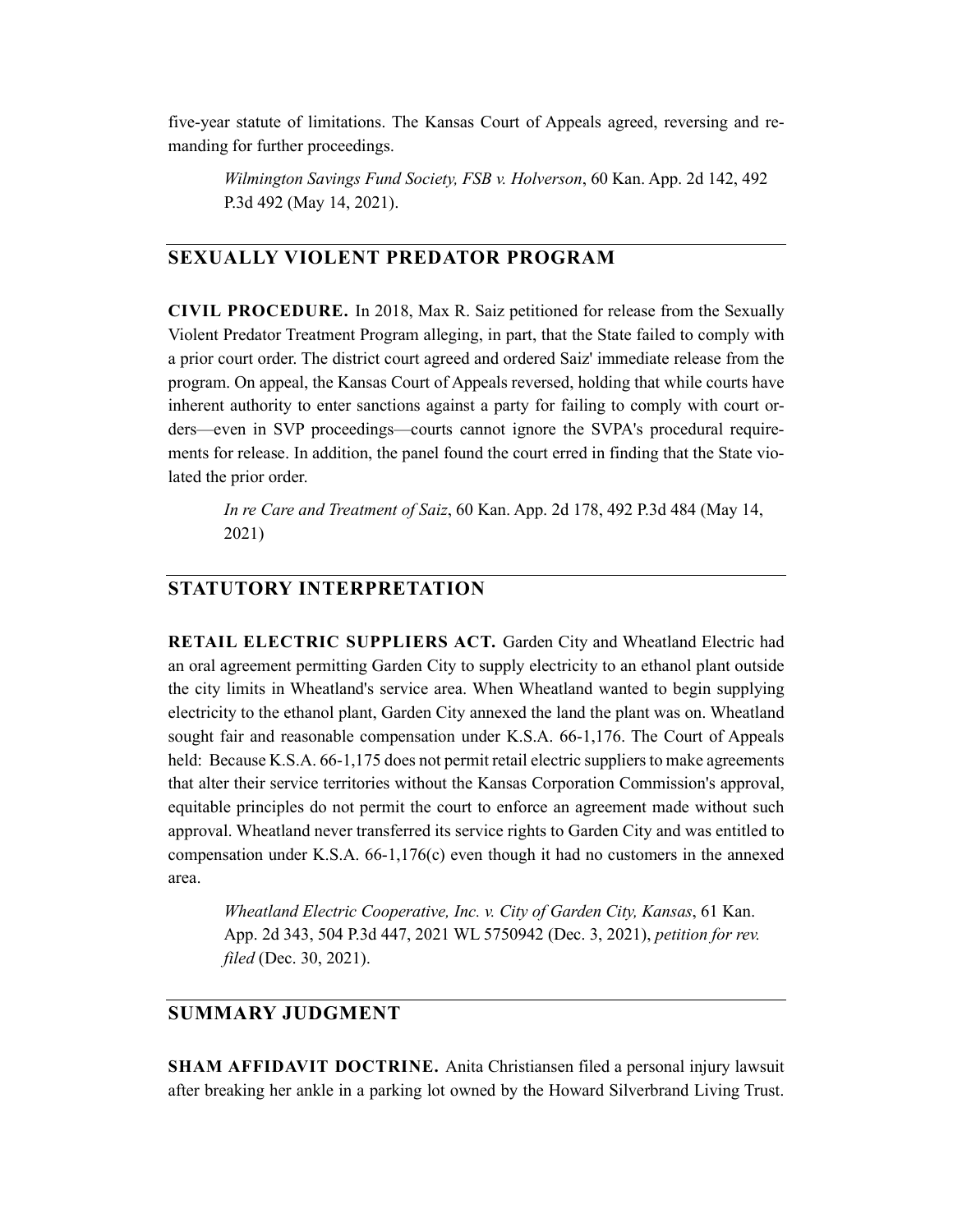Silverbrand moved for summary judgment, asserting Christiansen admitted only to slipping on ice, which the lessee of the parking lot was supposed to remove. Christiansen later submitted an affidavit stating she slipped on the ice before breaking her ankle on a crack/pothole. The district court struck the affidavit because it contradicted her prior statements and granted Silverbrand's motion. The panel reversed, finding the affidavit was not a sham affidavit because Christiansen was clarifying her previous statements.

*Christiansen v. Silverbrand*, 61 Kan. App. 2d 8, 497 P.3d 1155 (September 3, 2021).

#### **TAX**

**TAX CLASSIFICATION**. Three well servicers (Well Servicers) challenged Pratt County's classification of their mobile well service rigs as oil and gas property in tax years 2015 and 2016. Well Servicers claimed their rigs should be tax exempt and that the applicable valuation guidelines violated their equal protection rights. On appeal, the Court of Appeals held the service rigs were properly taxed because Well Servicers' equipment was used in the operation of oil and gas leaseholds. The court reasoned that the tax classification did not involve a fundamental right or suspect classification and scrutiny under a rational basis standard was appropriate. The court concluded that the Legislature had a rational basis for imposing the tax.

*Alliance Well Service, Inc. et al v. Pratt County*, 61 Kan. App. 2d 454, \_\_ P.3d \_\_, 2022 WL 186578 (January 21, 2022).

**VALUATION OF COMMERCIAL PROPERTY.** The Board of Johnson County Commissioners sought judicial review of the Board of Tax Appeal's decision establishing the value of nine Walmart stores and two Sam's Club stores for ad valorem tax purposes. Johnson County argued that *In re Prieb Properties*, 47 Kan. App. 2d 122, 275 P.3d 56 (2012), was wrongly decided. After reviewing the record, the panel majority concluded that Johnson County failed to satisfy its burden of showing the invalidity of BOTA's decision regarding the valuation of the Walmart Properties. The dissent opined that *Prieb*, which limited what BOTA may consider in determining the appraised value of real estate, should be overturned.

*In re Equalization Appeals of Walmart Stores, Inc.*, Kan. App. 2d  $\blacksquare$ , P.3d (Oct. 8, 2021).

# **TAXATION**

**OIL AND GAS.** Oil and gas properties must be appraised at fair market value for tax purposes. In determining value, appraisers must use guides promulgated by the State Department of Revenue's Director of Property Valuation unless the taxpayer supplies just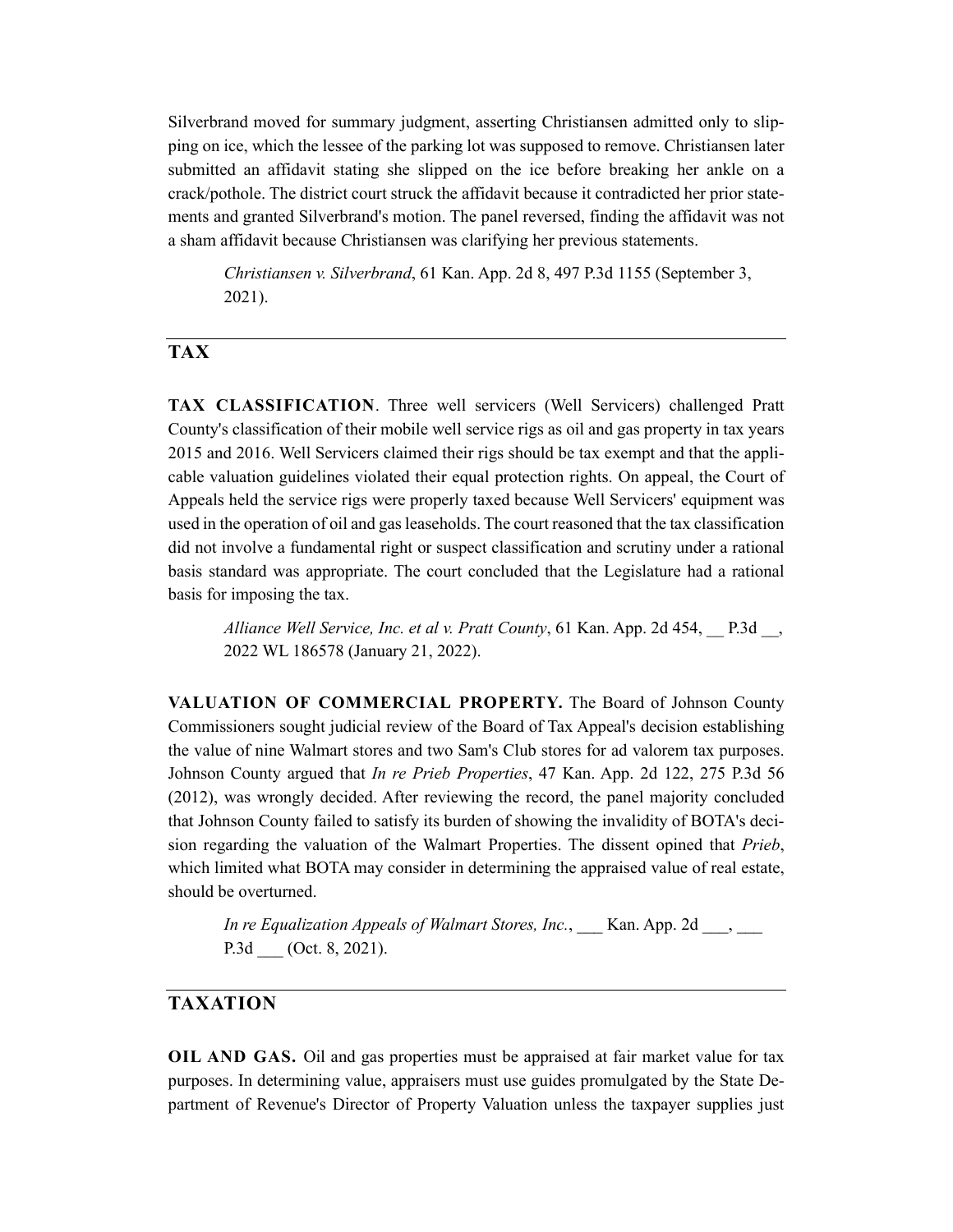cause to deviate from them. County Appraisers properly valued the taxpayer's working interest in natural gas leases and associated property using the applicable guide. The guide's minimum lease value provision, used under certain conditions to avoid zero-dollar valuations for working interests in producing leases, does not violate the statutory mandate that property be valued for property tax purposes at its fair market value. The taxpayer's evidence was insufficient to compel deviation from the guide.

*In re River Rock Energy Company*, No. 120,387, 313 Kan. 936, 492 P.3d 1157, (Aug. 6, 2021).

# **TERMINATION OF PARENTAL RIGHTS**

**UNFITNESS OF A PARENT.** The district court terminated Father's parental rights after Father was sentenced to concurrent 68-month prison sentences. On appeal, Father argued the district court's decision he was unfit to parent T.H. was not supported by clear and convincing evidence. The Court of Appeals reversed, finding that Father's incarceration, standing alone, was not an automatic basis for a finding of parental unfitness.

*In the Interest of T.H.*, 60 Kan. App. 2d 536, 494 P.3d 851 (Aug. 20, 2021), *petition for rev. filed* (Sept. 7, 2021), *petition for rev. denied* (Dec. 9, 2021).

#### **TORTS**

**GOVERNMENTAL IMMUNITY.** Absent evidence of wanton or malicious misconduct, a police officer's erroneous determination that reasonable suspicion exists to initiate an investigatory detention is a discretionary decision for which the officer is immune from civil liability under the Kansas Tort Claims Act, K.S.A. 75-6101 *et seq*.

*Schreiner v. Hodge*, \_\_ Kan. \_\_, 504 P.3d 410 (Feb. 18, 2022).

**NEGLIGENCE—CAUSATION.** After General Pest Control (GPC) sprayed the plaintiffs' office building for insects, the plaintiffs filed negligence claims against GPC alleging that the pesticides caused them medical injury. The district court ruled for GPC as a matter of law after finding that the plaintiffs failed to present sufficient evidence on causation. The Court of Appeals reversed, holding that circumstantial evidence of causation need not exclude every other reasonable conclusion. The plaintiffs' evidence, which showed that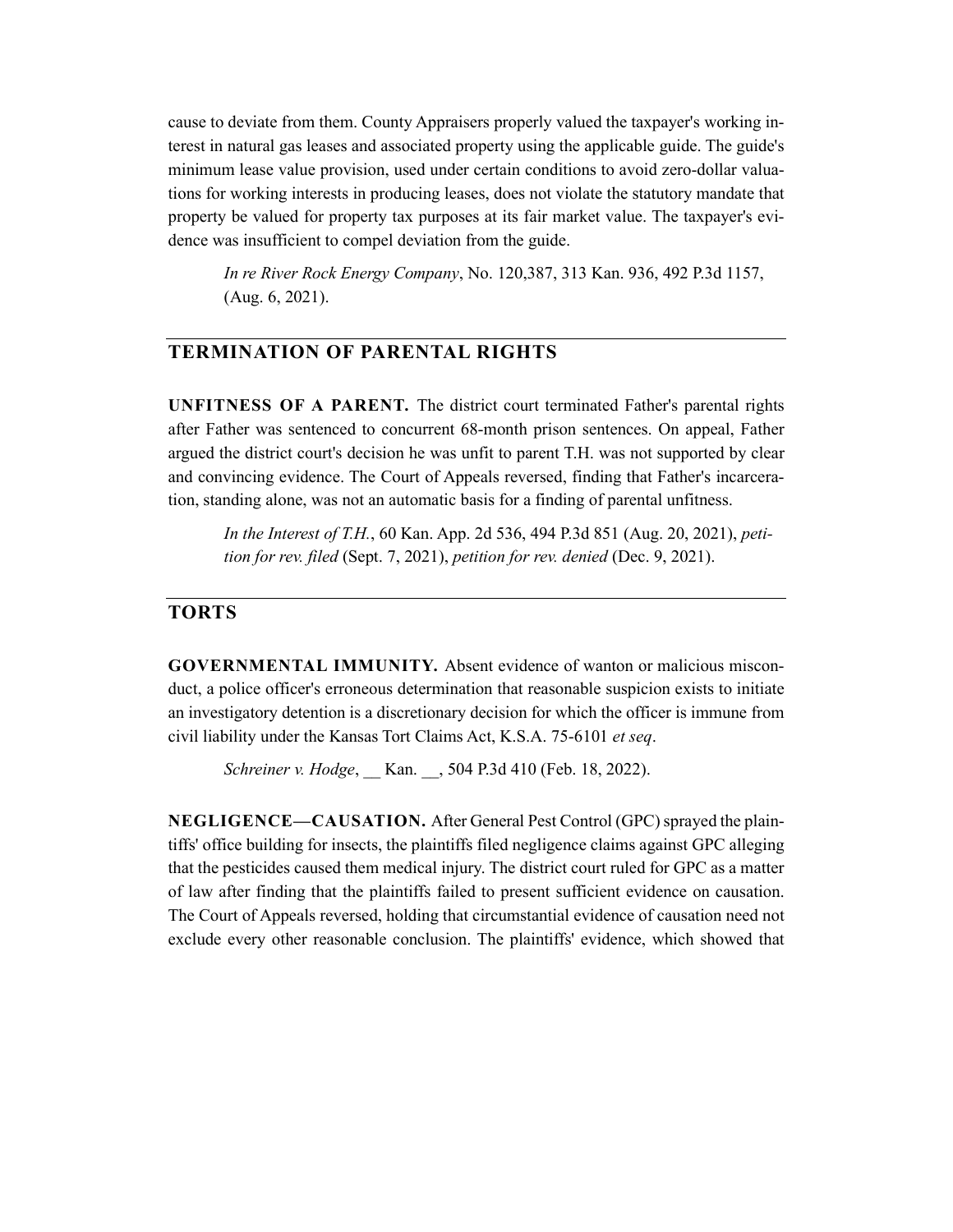they developed symptoms consistent with exposure to the pesticides GPC used to spray their office, was sufficient to present a question of fact to a jury.

*Najera and Shope v. General Pest Control, LLC,* 61 Kan. App. 2d 363, 503 P.3d 1054 (Dec. 10, 2021).

**MALICIOUS PROSECUTION.** H. Reed Walker and his law practice were sued by Donald E. Budd, Jr. for malicious prosecution stemming from an underlying divorce case asserting a claim of common law marriage. In the underlying case, the district court found there was no common law marriage and awarded Budd's former partner an equitable interest in the home the couple shared. But the formula used to calculate the former partner's share resulted in a net payment of \$0 to her. In the malicious prosecution suit, a jury found for Budd. The Kansas Court of Appeals reversed, holding that, because Budd's former partner prevailed in being awarded an equitable interest in the home, Budd was not successful in the entire underlying litigation.

*Budd v. Walker*, 60 Kan. App. 2d 189, 491 P.3d 1273 (May 21, 2021), *petition for rev. filed* (Jun. 17, 2021), *petition for rev. denied* (Aug. 27, 2021).

# **TRUSTS**

**BENEFICIARY STANDING.** James Kurt Schaake, beneficiary and co-trustee to a trust that owns properties in Lawrence, hired a law firm to represent the trust in a lawsuit against the City of Lawrence, alleging illegal taxation and seeking a temporary injunction of the City's plans to improve Lawrence districts. After the firm withdrew as counsel, the district court ordered Schaake to hire replacement counsel. Schaake did not comply, so the court dismissed the case. Schaake appealed pro se. The Court of Appeals found it did not have jurisdiction because Schaake, a non-attorney beneficiary, lacked standing and thus dismissed the appeal.

*Schaake, Trustee of Donald Dean Schaake Revocable Trust v. City of Lawrence*, 60 Kan. App. 2d 88, 491 P.3d 1265 (May 7, 2021), *petition for rev. filed* (Jun. 7, 2021), *petition for rev. denied* (Mar. 21, 2022).

**BREACH OF TRUSTEE DUTIES.** Casey Galloway appealed the denial of his requests to remove co-trustees for breach of duties and self-dealing and to assess double damages for loss incurred by an improper loan of trust funds. He also challenged the trustee and attorney fees awarded, alleging error in allowing any trustee fees and limiting his award to costs incurred before he declined co-trustees' settlement offer. The Court of Appeals affirmed, finding the trust provided co-trustees broad discretion in making investments and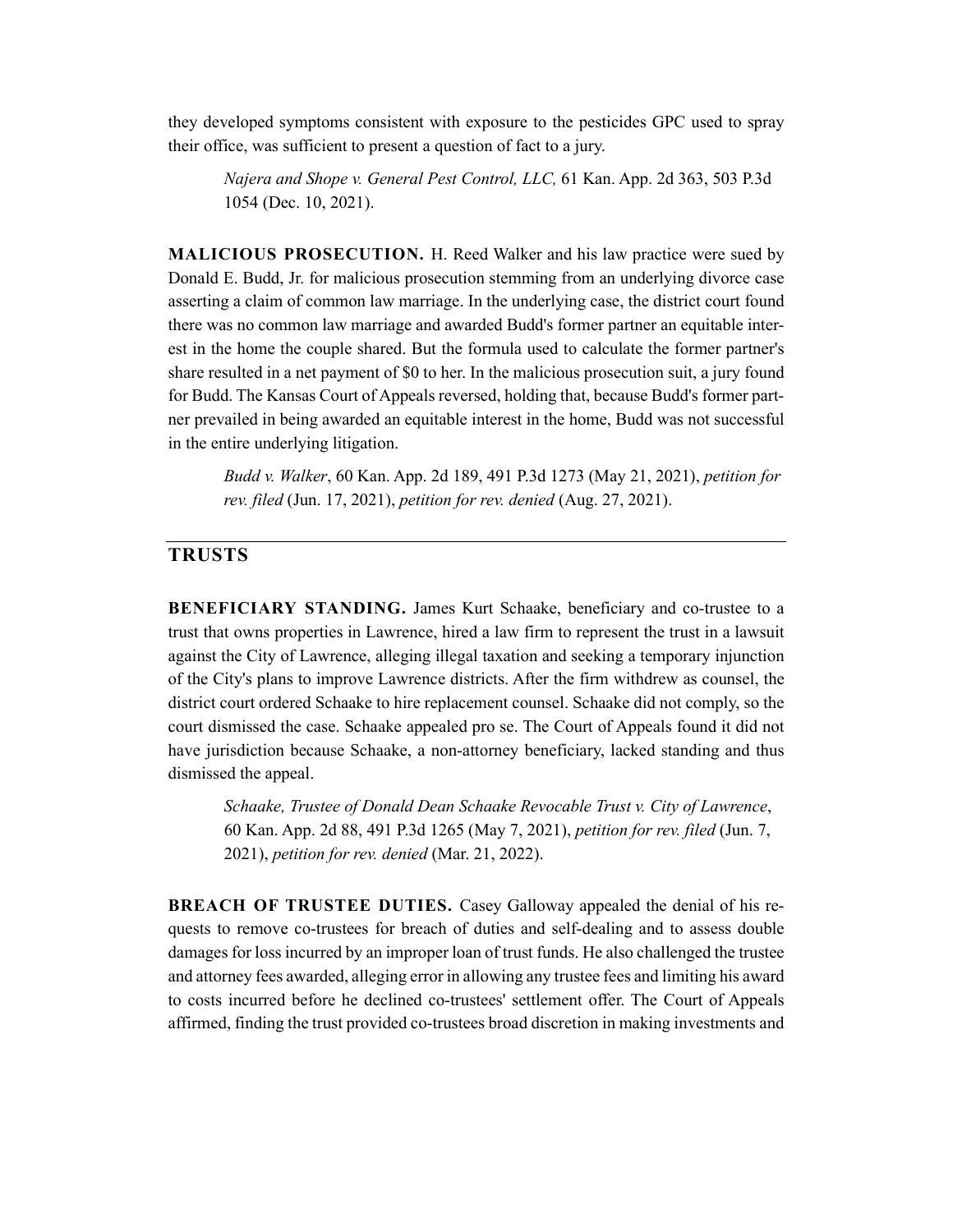managing the trust, the record lacked evidence of self-dealing or bad faith, and any benefit Galloway's lawsuit added to the trust ended before trial.

*Matter of O.E. Bradley & E.L. Bradley Trust*, 60 Kan. App. 2d 66, 490 P.3d 51 (May 7, 2021).

#### **WORKERS COMPENSATION**

**WORKERS COMPENSATION FUND.** Where the Workers Compensation Fund pays workers compensation benefits to an employee of a subcontractor that is financially unable to pay, the general contractor—the subcontractor's principal—is an "employer" against which the Fund has a cause of action under K.S.A. 44-532a(b) to recover the amounts paid.

*Schmidt v. Trademark, Inc.,* No. 122,078, 2022 WL 815713, \_\_ Kan. \_\_, \_\_ P.3d (Mar. 18, 2022).

**SUBROGATION LIENS.** Kendall Turner sustained a work-related injury as a result of a car accident. Turner subsequently filed both a workers compensation claim and a federal lawsuit against his employer's uninsured motorist carrier. Turner succeeded in his workers compensation action and also received a settlement in his federal lawsuit. The Kansas Workers Compensation Fund challenged the award on appeal. The Court of Appeals affirmed the award but held that the Board erred as a matter of law in finding that the Fund is not entitled to a subrogation lien under K.S.A. 44-504 for any duplicative recovery received in the settlement of his federal lawsuit.

*Turner v. Pleasant Acres, LLC*, \_\_ Kan. App. 2d \_\_\_, 2022 WL 815834 (March 18, 2022).

**FUNCTIONAL IMPAIRMENT RATING.** In a divided opinion, the Court of Appeals reversed a Workers Compensation Board decision denying Guadalupe Garcia's application for work benefits. The court held that the Board erred by relying solely on the Sixth Edition of the AMA Guides in determining Garcia's functional impairment rating. The Board should also have considered any competent medical evidence a doctor determines to be relevant in calculating an accurate impairment rating.

*Garcia v. Tyson Fresh Meats, Inc.*, 61 Kan. App. 2d 520, \_\_\_ P.3d \_\_\_, 2022 WL 261927 (Jan. 28, 2022).

**COLLATERAL ESTOPPEL.** KVC fired Carolyn Miller shortly after she filed a workers compensation claim. Miller sued KVC for wrongful termination. In the workers compensation case, the administrative law judge found KVC legitimately terminated Miller's employment when addressing Miller's eligibility for temporary total disability compensation. After the parties settled the remaining issues in the workers compensation case, KVC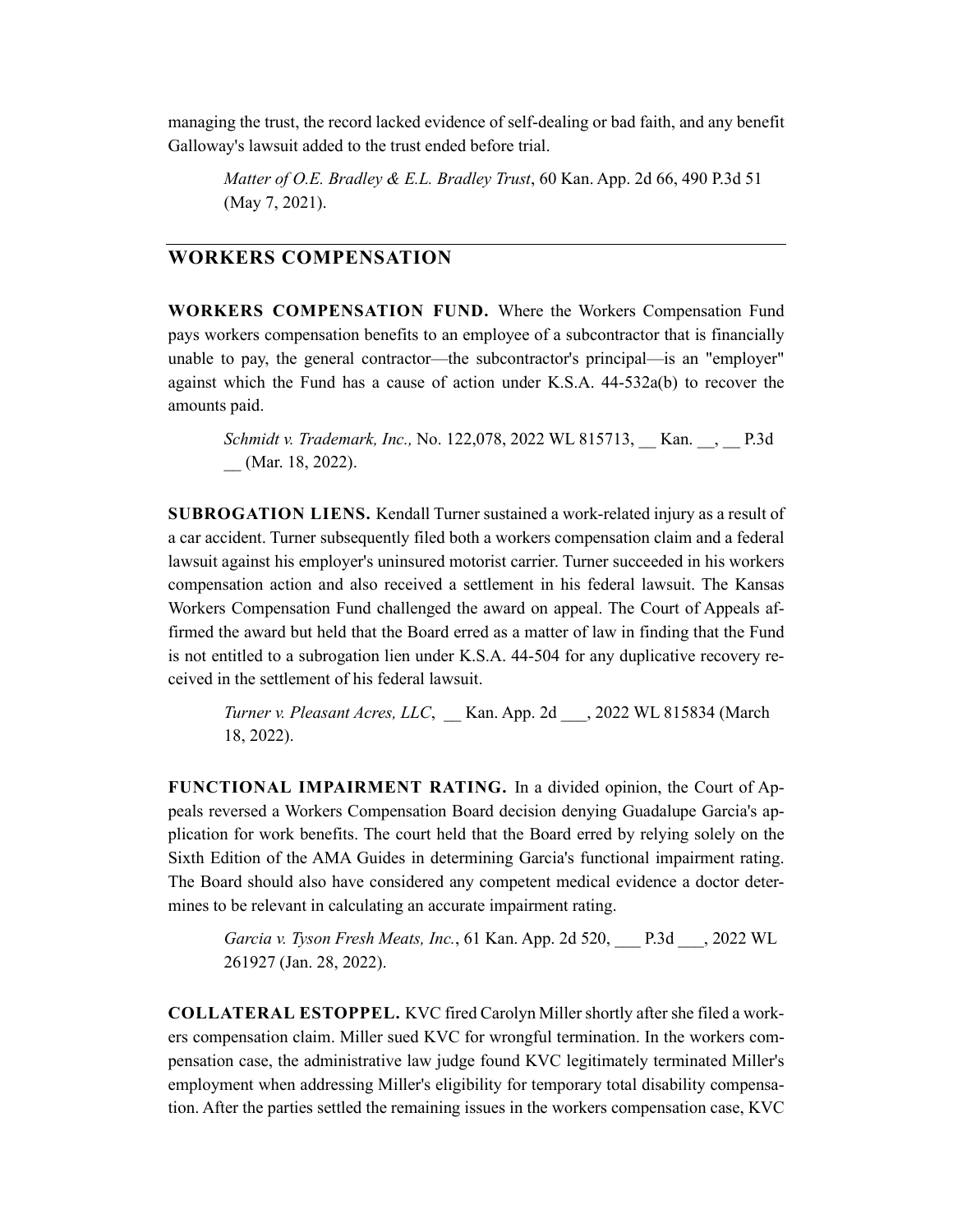moved for judgment on the pleadings in the wrongful termination case on the basis of collateral estoppel. The district court granted KVC's motion and dismissed Miller's wrongful termination suit with prejudice. The Court of Appels reversed and remanded because the ALJ's disability ruling was a preliminary order and did not satisfy the elements of collateral estoppel.

*Carolyn L. Miller v. KVC Behavioral Healthcare, Inc., d/b/a/ KVC Prairie Ridge Hospital*, 61 Kan. App. 2d 512, \_\_\_ P.3d \_\_\_, 2022 WL 262157 (Jan. 28, 2022).

**DEADLINE EXTENSIONS.** Debbie Gerlach showed good cause to extend her workers compensation action beyond the statutory time limit of three years. An administrative law judge gave her a six-month extension. But when those six months had elapsed, Gerlach had not completed her claim or requested another extension. The employer and insurer moved to dismiss. But the administrative law judge adjudicated Gerlach's claim and awarded her compensation. On appeal, the Kansas Court of Appeals affirmed, holding the statutory time limit applies to the first extension and further extensions are at the discretion of the administrative law judge for good cause shown.

*Gerlach v. Choices Network, Inc.*, 61 Kan. App. 2d 268, 503 P.3d 1033 (Nov. 12, 2021).

**STATUTORY INTERPRETATION—IMPAIRMENT RATING.** Gerline Zimero sustained injuries while working for Tyson. An ALJ found she sustained a 3% whole body permanent partial impairment based on the Sixth Edition of the AMA Guides. The Legislature adopted the Sixth Edition over the Fourth Edition in 2015 for determining the impairment rating. The Court of Appeals held the Fourth Edition is no longer relevant because the Sixth Edition is now the statutorily required starting point but must still be supported by competent medical evidence.

*Zimero v. Tyson Fresh Meats, Inc.*, \_\_ Kan. App. 2d. \_\_, 499 P.3d 1153, 2021 WL 4501808 (October 1, 2021)

**PREVAILING FACTOR.** Prudencio Cuevas Perez filed a workers compensation claim for a knee injury he suffered at work for National Beef Packing Company (NBP). Following surgery to repair the knee, Perez' doctor recommended a total knee replacement. NBP referred Perez to a different doctor, who determined Perez' work injury was not the prevailing factor in his need for replacement surgery. The Board of Workers Compensation Appeals ultimately found that Perez' work injury was not the prevailing factor prompting the replacement. In reaching its decision, the Board consulted the American Medical Association Guides to the Evaluation of Permanent Impairment to assess its own impairment rating. Both Perez and NBP appealed. The Court of Appeals affirmed the Board, holding that (1) all injuries, including secondary injuries, must be caused primarily by the work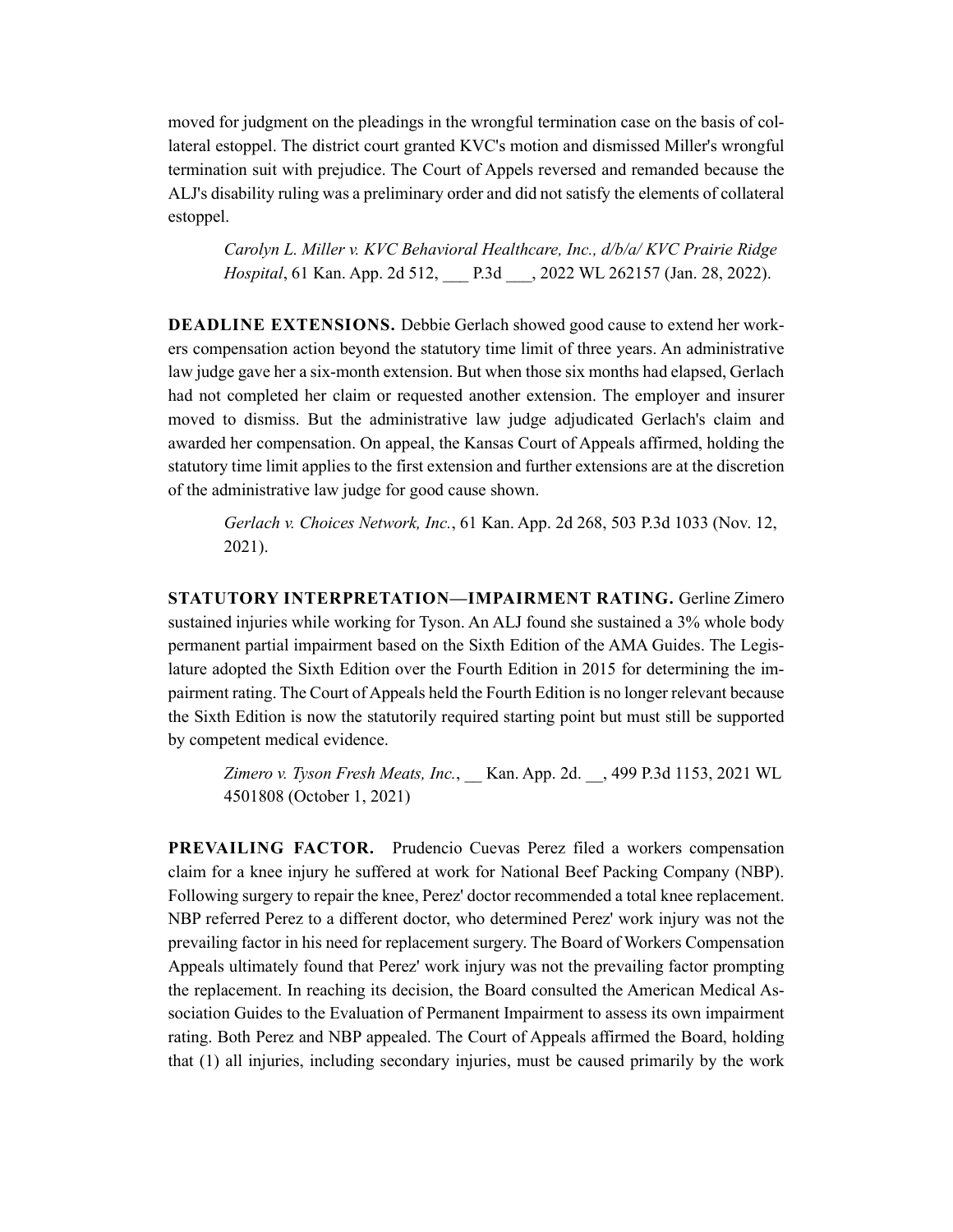accident; (2) the Board may take judicial notice of the AMA Guides; and (3) the prevailingfactor rule was constitutional as applied to Perez.

*Perez v. National Beef Packing Co.*, 60 Kan. App. 2d 489, 494 P.3d 268 (August 13, 2021).

**WORKERS COMPENSATION FUND.** The Fund paid compensation to an injured worker of an insolvent subcontractor that had no workers compensation insurance. The issue on appeal was whether the Fund could, in a separate lawsuit, recover from the contractor that hired the subcontractor under K.S.A. 44-503(a) and K.S.A. 44-532a(b). The court held it could. The court further held K.S.A. 44-532a(b) does not authorize the Fund to recover attorney fees.

*Schmidt v. Trademark, Inc.*, 60 Kan. App. 2d 206, 493 P.3d 958 (May 28, 2021), *petition for rev. filed* (Jun. 28, 2021), *petition for rev. granted* (Aug. 27, 2021).

**EMPLOYER'S SUBROGATION AND FUTURE CREDIT RIGHTS.** When an employer has paid workers compensation benefits and the employee recovers for the injury from a third-party tortfeasor, the jury-determined percentage of the employer's fault for the employee's injury may be used to calculate the employer's subrogation right if settlement proceeds under a settlement agreement reached before verdict. The method of calculating the extent of the employer's subrogation interest is also discussed.

*Hugh Michael Hawkins v. Southwest Kansas Co-Op Service*, 313 Kan. 100, 484 P.3d 236 (Apr. 2, 2021).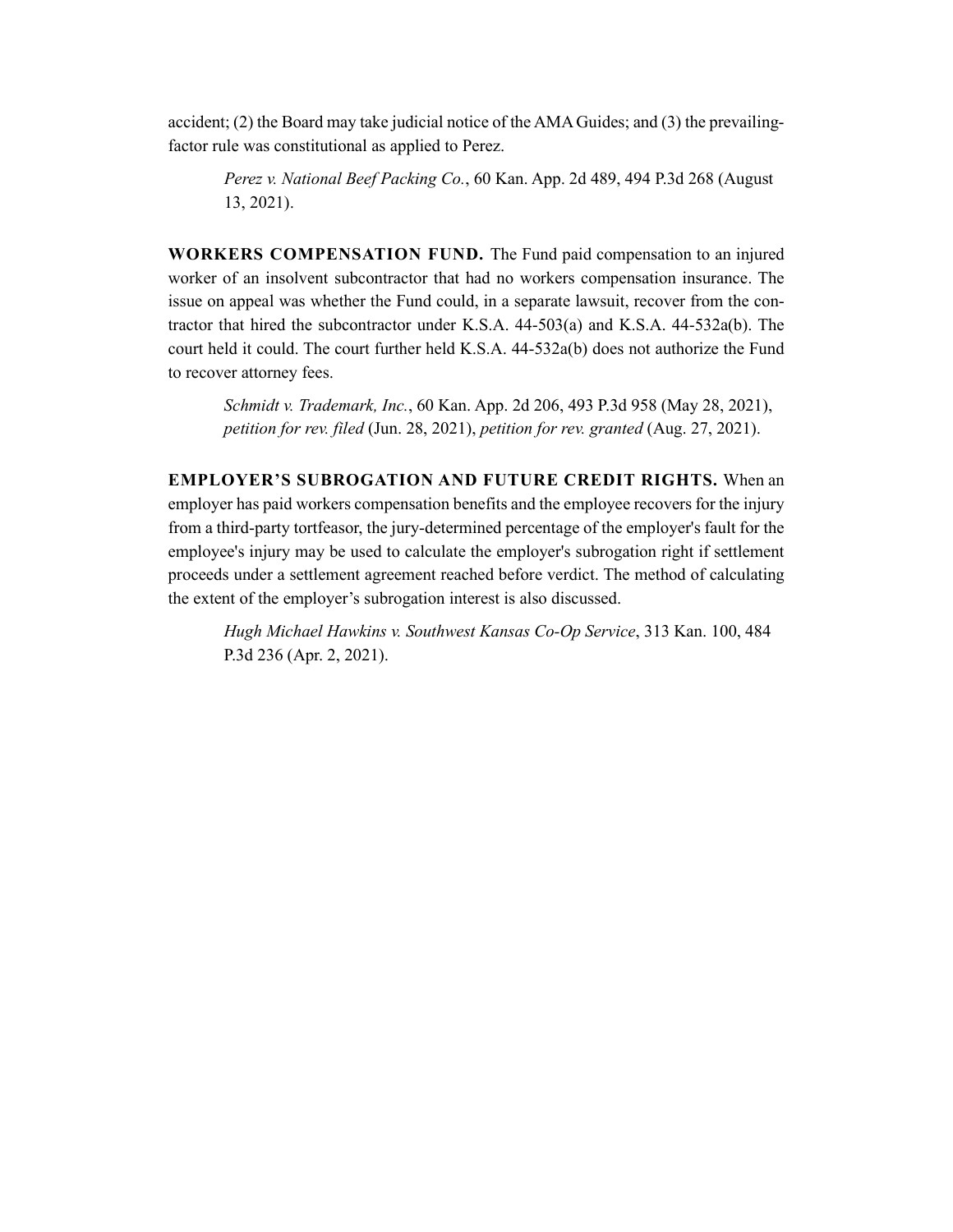# RECENT DECISIONS AND HOT ISSUES: CRIMINAL CASES

Cases: April 1, 2021-April 1, 2022

*The following are summaries of case highlights from opinions filed in the last 12 months by the Kansas Supreme Court or the Kansas Court of Appeals. They have been prepared by staff attorneys for the two courts and are not to be used as an authoritative reference regarding the cases described. Only the portion of each case related to the topic noted is discussed. You are encouraged to read the entire case before relying upon it.* 

*The effect of a petition for review: Pending determination of the Supreme Court on a petition for review and during the time in which a petition for review may be filed, an opinion of the Court of Appeals is not binding on the parties or on the district courts. If a petition for review is granted, the decision or opinion of the Court of Appeals has no force or effect, and the mandate will not issue until disposition of the appeal on review. If review is denied, the decision of the Court of Appeals is final as of the date of the denial. A denial of a petition for review expresses no opinion of the Supreme Court on the merits of the case. See Kan. Sup. Ct. R. 8.03* 

# **AFFIRMATIVE DEFENSES**

**SELF-DEFENSE IMMUNITY.** The State charged Dexter Betts with reckless aggravated battery after a girl sustained injuries from bullet fragments when Betts discharged a firearm inside her home after a dog barked and lunged at him. Betts filed a pretrial motion to dismiss based on statutory immunity. The district court granted Betts' motion and dismissed the case. The Court of Appeals affirmed, holding that, for self-defense immunity claims, a district court is permitted to consider a defendant's claim of self-defense regardless of whether the State charged the defendant with conduct that constitutes an intentional, knowing, or reckless crime.

*State v. Betts*, 60 Kan. App. 2d 269, 489 P.3d 866 (June 18, 2021), *petition for rev. filed* (Jul. 15, 2021), *petition for rev. granted* (Sept. 27, 2021).

**SPEEDY TRIAL-CROWDED DOCKET EXCEPTION.** Tony Lee Foster's trial was continued after the district court failed to summon jurors. There were no trial settings available before Foster's speedy trial deadline. The district court rescheduled the trial for three days after the speedy trial deadline, citing the "crowded docket" provision in K.S.A. 2020 Supp. 22-3402(e)(4). Foster objected, arguing that the district court's reason for con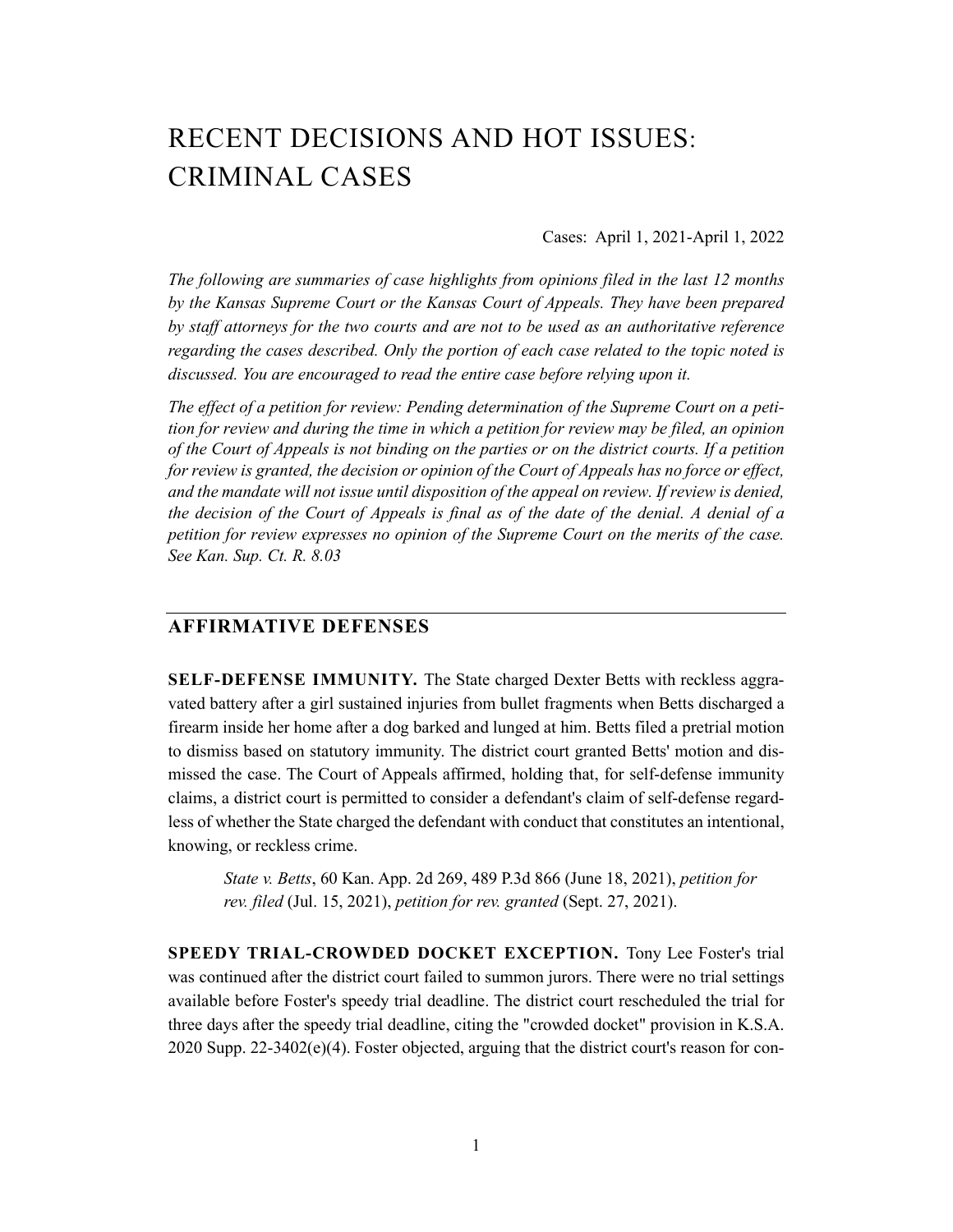tinuing the trial was its failure to summon jurors, not a crowded docket. The Court of Appeals held that the district court properly relied on the exception because the crowded docket was the reason the trial could not be rescheduled within the deadline.

*State v. Foster*, 60 Kan. App. 2d 243, 493 P.3d 283 (June 11, 2021), *petition for rev. filed* (Jul. 15, 2021), *petition for rev. denied* (Sept. 27, 2021).

# **APPELLATE PROCEDURE**

**ISSUES RAISED FOR FIRST TIME ON APPEAL.** When an issue raised for the first time on appeal requires factual determinations that could have been resolved before the appeal, an appellate court may not reach the issue even if a recognized exception permitting it to do so has been invoked. An appellate court cannot make credibility determinations, resolve evidentiary conflicts, or reweigh evidence.

*State v. Allen,* 314 Kan. 280, 497 P.3d 566 (Nov. 5, 2021).

**PROCEEDINGS ON REMAND—RESTITUTION.** When restitution is awarded in a criminal case, but on appeal it is determined that the award is not supported by substantial competent evidence, on remand the State may not present new evidence. Any award must be based on the existing evidentiary record.

*State v. Dailey,* 314 Kan. 276, 497 P.3d 1153 (Nov. 5, 2021).

**JURISDICTION.** An appellate court lacks jurisdiction over an untimely appeal by a defendant adjudicated as a juvenile offender who failed to appeal within 10 days of sentencing, as required by statute. Due process does not require an appellate court to exercise jurisdiction based on a district court's failure to inform the defendant of the right to appeal. No constitutional provision, statute, or court rule requires a district court to inform a defendant of the statutory right to appeal, and the district court's failure to do so does not offend a fundamental principle of justice.

*In re I.A.*, 313 Kan. 803, 491 P.3d 1241 (Jul. 23, 2021).

**JURISDICTION.** An appellate court lacks jurisdiction to review the imposition of a consecutive sentence for a crime committed while on felony probation, as authorized by K.S.A. 21-6606, over the defendant's objection that the consecutive sentence results in a manifest injustice.

*State v. Young*, 313 Kan. 724, 490 P.3d 1183 (Jul. 9, 2021).

**JURISDICTION.** Although K.S.A. 22-3602 supplies limited statutory grounds for the State to file an appeal in a criminal case, that list is not exclusive. An appellate court has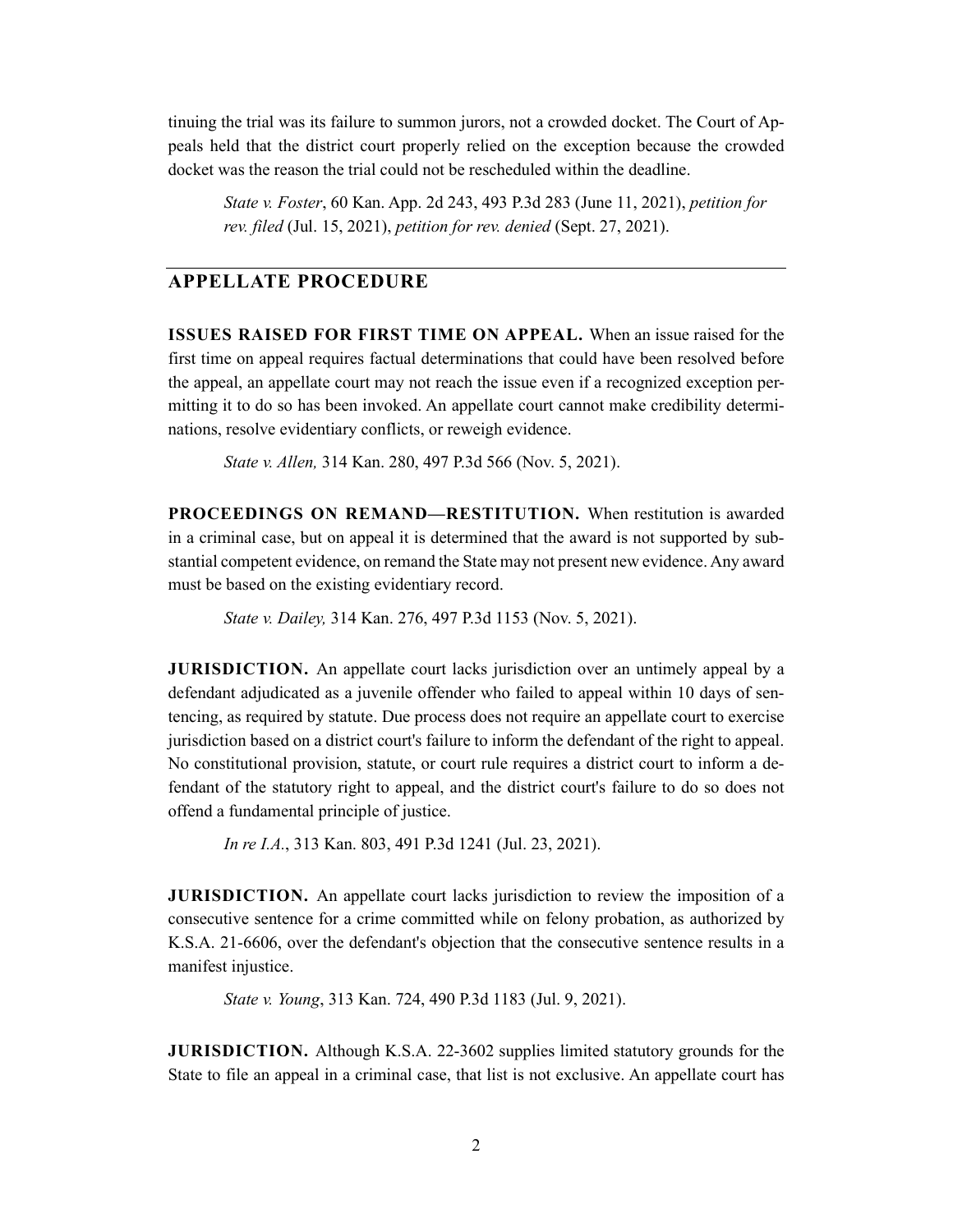jurisdiction under K.S.A. 60-2101 to hear the State's appeal of a sentence claimed to be illegal under K.S.A. 22-3404.

*State v. Clark*, 313 Kan. 560, 486 P.3d 591 (May 14, 2021).

# **CRIMINAL LAW**

**ILLEGAL SENTENCE.** Robert Glenn Terrell appealed the denial of his motion to correct illegal sentence. The Kansas Court of Appeals reversed, holding the district court improperly scored Terrell's 2004 conviction for failure to register under the Kansas Offender Registration Act (KORA) as a person felony. The court ruled that the district court erred in applying the 2016 version of KORA to classify Terrell's prior conviction rather than applying the classification in effect at the time of the prior conviction.

*State of Kansas v. Robert Glenn Terrell*, 60 Kan. App. 2d 39, 488 P.3d 520 (Apr. 9, 2021), *petition for rev. filed* (Apr. 14, 2021), *petition for rev. granted* (Jun. 9, 2021).

#### **DUE PROCESS**

**POST REMAND DELAY.** Jose Jesus Rodriguez appealed the district court's denial of his motion to dismiss for failure to conduct a timely remand hearing. A prior Court of Appeals panel had remanded Rodriguez' case, but the district court had taken no action for nearly four years. In this appeal, the Court of Appeals adopted and applied the four-factor speedy trial test from *Barker v. Wingo*, 407 U.S. 514, 92 S. Ct. 2182, 33 L. Ed. 2d 101 (1972), but concluded that Rodriguez' claim failed because he did not assert his right and he did not allege any prejudice.

*State of Kansas v. Jose Jesus Rodriguez*, 60 Kan. App. 2d 320, 494 P.3d 155 (July 16, 2021), *petition for rev. filed* (Aug. 16, 2021), *petition for rev. denied* (Jan. 31, 2022).

**BATSON CHALLENGE—TIMING.** After the district court released the venire and empaneled the jurors, Shon Jackson challenged the State's peremptory strikes. The court denied the challenge as untimely. The Court of Appeals affirmed the ruling. Noting its prior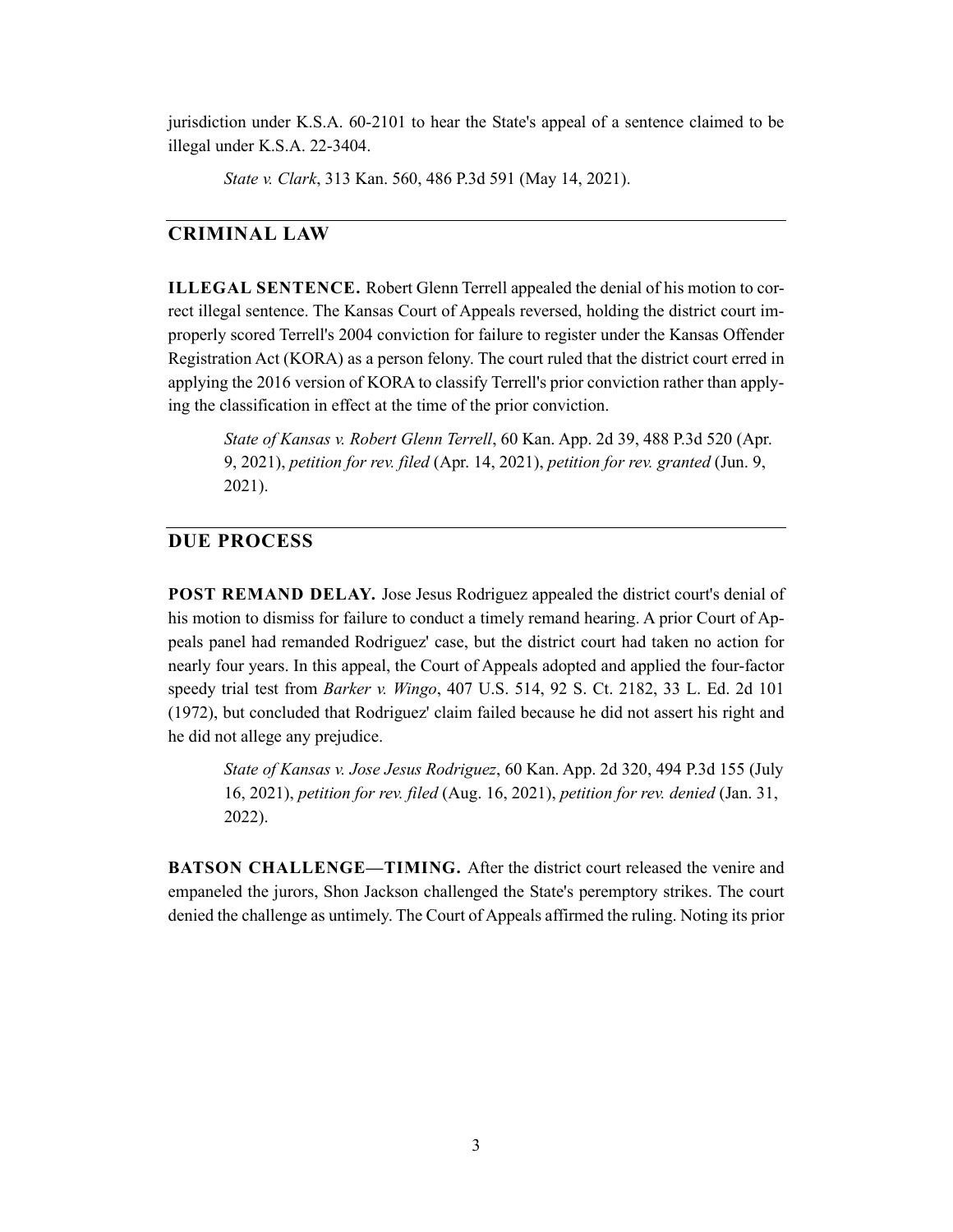decision in *State v. Heiskell*, 21 Kan. App. 2d 105, 896 P.2d 1106 (1995), the panel reaffirmed that a *Batson* challenge requires a timely objection. And an objection is timely if raised before the jury is sworn and the venire dismissed.

*State v. Jackson*, 60 Kan. App. 2d 424, 494 P.3d 225 (July 30, 2021).

#### **ELEMENTS**

**IDENTITY THEFT.** The defendant obtained employment with a fraudulent social security number several years before the prosecution commenced. The defendant's receipt of a recent paycheck from the same employment constituted "using" the social security number on the date the paycheck was received, such that the crime was committed on the date of receipt.

*State v. Valdiviezo-Martinez*, 313 Kan. 614, 486 P.3d 1256 (May 21, 2021).

#### **ELEMENTS OF CRIMES**

**DRIVING UNDER THE INFLUENCE.** The Kansas DUI statute, K.S.A. 8-1567, requires determining if the defendant has any out-of-state convictions for a comparable offense to determine whether the crime charged is a first, second, third, or fourth or subsequent offense. Under 2018 amendments to the statute, an out-of-state conviction with elements broader than those required for a conviction under K.S.A. 8-1567 may be used to make this determination.

*State v. Myers,* 314 Kan. 360, 499 P.3d 1111 (Dec. 3, 2021).

**DRUG POSSESSION—INTENT TO DISTRIUBUTE.** A jury instruction that intent to distribute narcotics may be inferred from the defendant's possession of a statutorilyprescribed amount of the substance is legally inappropriate. The statute upon which the instruction is based provides for a rebuttable presumption of intent, not a permissive inference. And though instructing the jury on a permissive inference of intent based on quantity might not be error per se, the statutory threshold designated in the instruction lacked any connection to the evidence at trial, which demonstrated possession of a much larger amount of narcotics.

*State v. Holder,* 314 Kan. 799, 502 P.3d 1039 (Jan. 28, 2022).

**KNOWLEDGE OF AGE OF CHILD VICTIM.** Alexander Hunt was convicted of two counts of aggravated indecent liberties with an eight-year-old child. On appeal, Hunt argued that because the statute for aggravated indecent liberties with a child did not require the State to prove he knew the child victim's age, the offense violated his state jury trial right and his state substantive due process rights. The Court of Appeals found Hunt lacked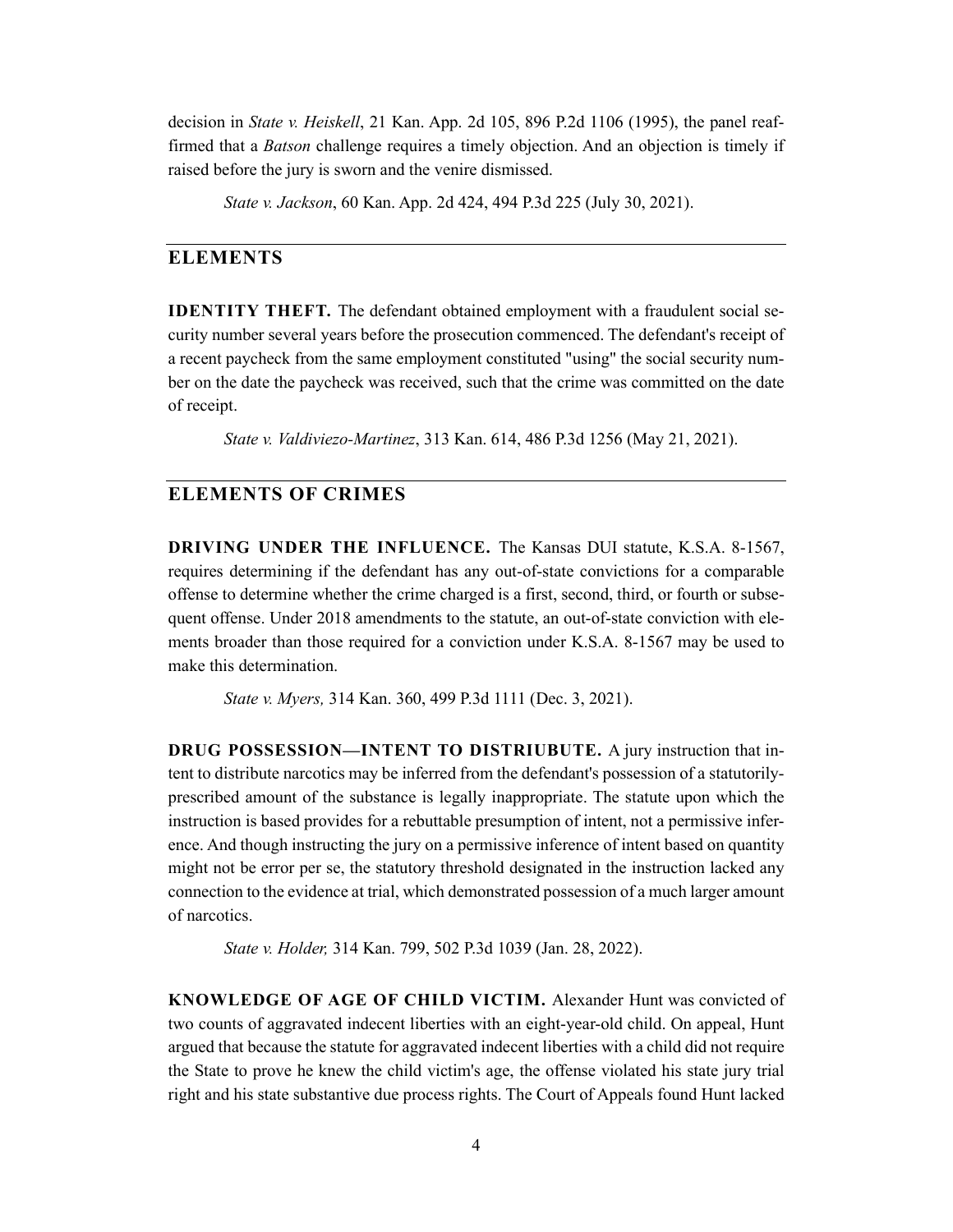standing to raise these constitutional challenges because evidence admitted at trial established that Hunt knew the age of the child.

*State v. Hunt*, 61 Kan. App. 2d 435, 503 P.3d 1067, 2021 WL 5992121 (Dec. 17, 2021), *petition for rev. filed* (Jan. 18, 2022).

**MISTREATMENT OF AN ELDER PERSON.** A jury convicted Shelby Frias of mistreatment of an elder person for taking her stepmother's money under "false pretenses." Frias had claimed to pay for her stepmother's nursing home bills but instead deposited the blank checks into her personal account. The Court of Appeals affirmed the conviction, interpreting "false pretenses" to mean "a representation of a fact that is untrue, calculated to mislead, and intended to induce the person to whom it is made to part ways with something of value."

*State of Kansas v. Shelby Frias*, 61 Kan. App. 2d 234, 502 P.3d 650, 2021 WL 5143762 (November 5, 2021), *petition for rev. filed* (Dec. 5, 2022).

**STATUTORY RAPE.** Rape of a child under 14 years of age, K.S.A. 2020 Supp. 21- 5503, does not require proof of any level of mental culpability. The requirement that a defendant's conduct be voluntary for criminal liability to attach to it is discussed.

*State v. Dinkel*, 314 Kan. 146, 495 P.3d 402 (Sept. 24, 2021).

**MENS REA-REBUTTABLE PRESUMPTION.** Shameke Strong challenged his conviction for possession of methamphetamine with intent to distribute within 1,000 feet of school property, arguing that K.S.A. 2018 Supp. 21-5705(e) was facially unconstitutional by creating a mandatory presumption of intent from the amount of drugs possessed. The panel upheld the statute's constitutionality, finding it created a rebuttable presumption, which merely authorized the jury to infer intent to distribute if the State proved the defendant possessed the requisite weight of the drugs.

*State v. Strong*, No. 121,865, 2021 WL 4127490, 61 Kan. App. 2d 31, 499 P.3d 481 (Sept. 10, 2021), *petition for rev. filed* (Oct. 12, 2021).

**IDENTITY THEFT.** A conviction for identity theft under K.S.A. 21-6107, requires that the personal identifying information stolen by a defendant belongs to a natural person. The defendant, convicted of identity theft for using a coworker's stolen credit card, was not eligible to be convicted of or sentenced for what the defendant alleged was a more specific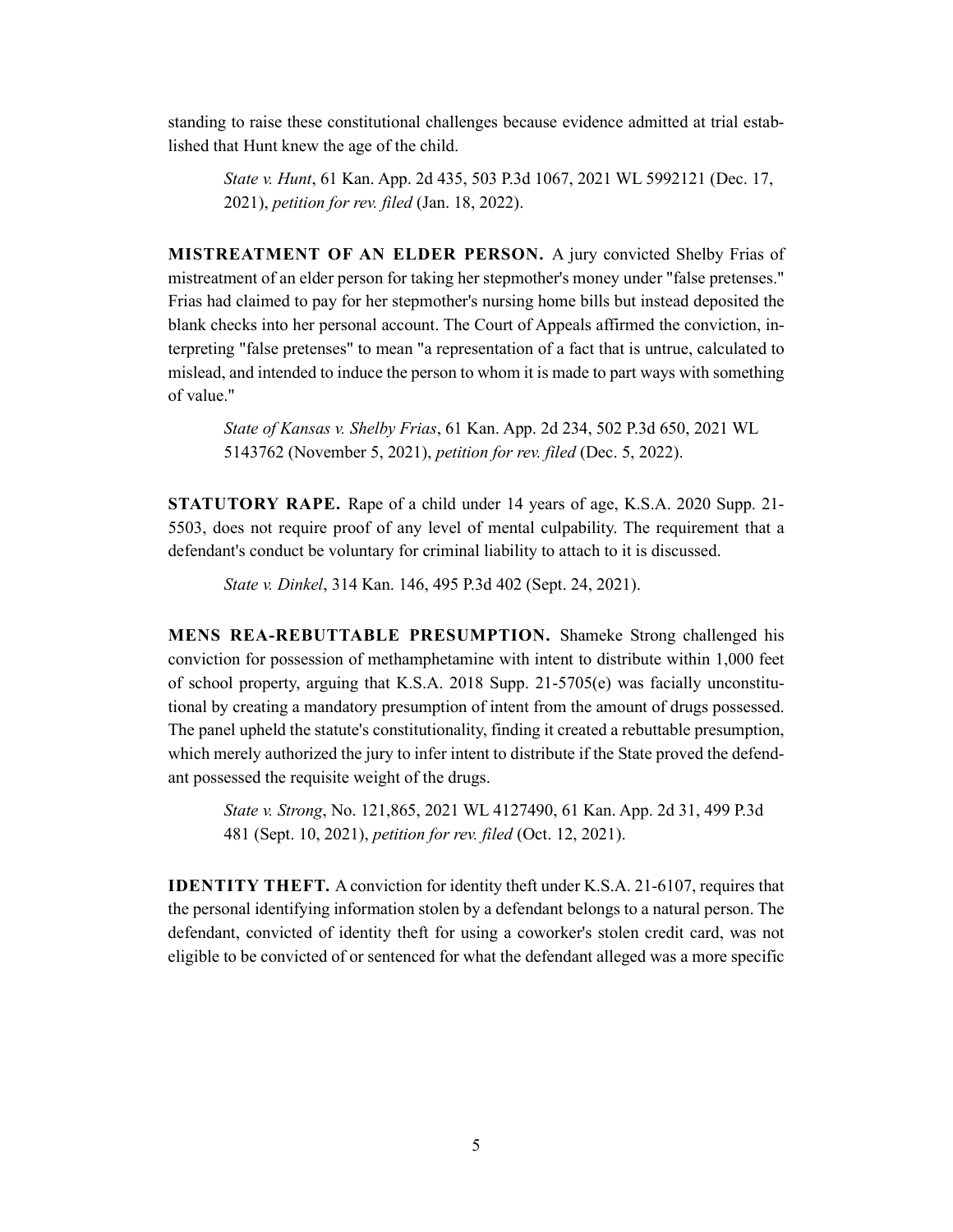crime of criminal use of a financial card, since identity theft required an additional element that the victim be a natural person.

*State v. Euler*, 313 Kan. 901, 492 P.3d 1147 (Aug. 6, 2021).

**RAPE.** A defendant challenged his conviction for rape, arguing that it is a strict liability offense on account of K.S.A. 2020 Supp.  $21-5503(e)$ , which provides that it is not a defense that a defendant is not aware that the victim does not consent, is overcome by force or fear, or is unconscious or physically powerless. Assuming, arguendo, the defendant correctly characterized the provision's effect, the Legislature is free to create strict liability felony offenses and the defendant failed to show any lack of a *mens rea* requirement violated due process.

*State v. Thomas*, 313 Kan. 660, 488 P.3d 517 (Jun. 18, 2021).

**UNLAWFUL VOLUNTARY SEXUAL RELATIONS.** Kansas' Romeo and Juliet law, K.S.A. 2020 Supp. 21-5507, prohibits unlawful voluntary sexual relations with a child between 14 and 16 years old, when the offender is both under 19 years old and less than 4 years older than the child. The statute may be applied against both underage participants in a sexual relationship, overruling *In re E.R.*, 40 Kan. App. 2d 986 (2008).

*In re A.B.,* 313 Kan. 135, 484 P.3d 226 (Apr. 2, 2021).

#### **EVIDENCE**

**ADMISSION OF PHOTOGRAPHIC EVIDENCE.** Ernesto Vazquez was arrested and charged with three counts of aggravated indecent liberties with a child. At trial, the State showed Vazquez's mugshot to the child witnesses for the purpose of identification and then published the mugshot to the jury. On appeal the Court of Appeals held the district court did not abuse its discretion when it allowed publication of the mugshot because it was clearly taken upon Vazquez's arrest for the crime for which he was on trial and did not suggest he had a history of criminality.

```
State v. Vazquez, Kan. App. 2d , P.3d , 2022 WL 817003 (March 18,
2022)
```
**PRESERVATION UNDER K.S.A. 60-405.** After Christopher Bliss was charged with various crimes, his wife provided a written recantation. Bliss sought to introduce the recantation but did not disclose its contents to the district court. The court denied the request, and a jury convicted him. Bliss challenged the exclusion on appeal. The court of appeals affirmed, finding Bliss had not preserved the issue under K.S.A. 60-405. Noting preservation exceptions do not apply to the erroneous admission of evidence under K.S.A. 60-404, the court questioned whether a similar bar applies to its erroneous exclusion under K.S.A.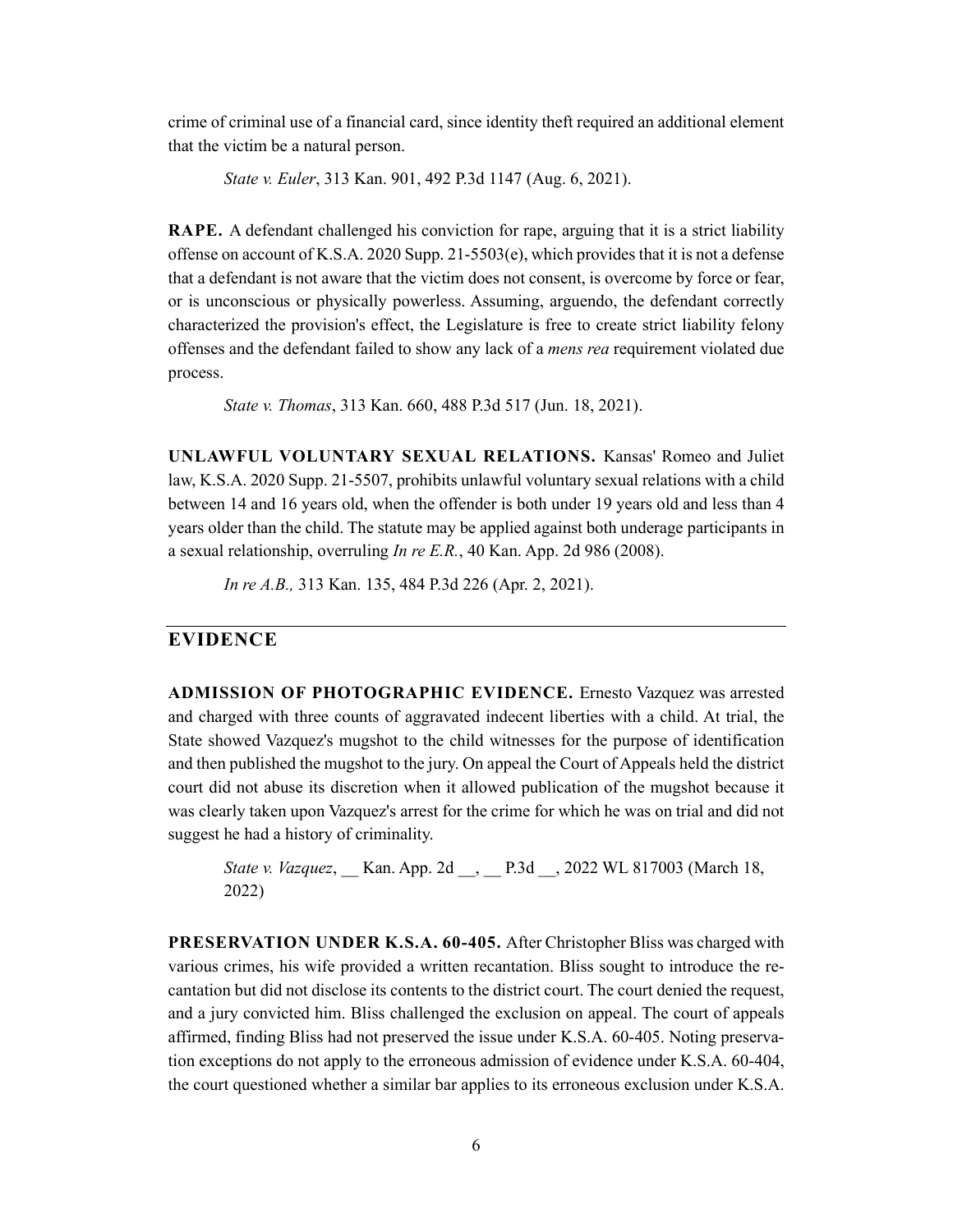60-405.The court, however, concluded controlling Kansas Supreme Court precedent permitted consideration of those exceptions but found none of the exceptions applied in this case.

*State of Kansas v. Christopher M. Bliss*, 61 Kan. App. 2d 76, 498 P.3d 1220 (Sept. 24, 2021), *petition for rev. filed* (Oct. 20, 2021), *petition for rev. denied* (Jan. 31, 2022).

**ELEMENTS OF CRIMES.** A defendant's possession of a controlled substance is a necessary element of distribution of that controlled substance. Evidence does not support a defendant's conviction for conspiracy to distribute a controlled substance when the defendant gives another person money to obtain methamphetamine for her and there is no evidence concerning the defendant's intended use of the drugs. There was no evidence of an agreement for the defendant to distribute the drugs beyond herself.

*State v. Hillard*, 313 Kan. 830, 491 P.3d 1223 (July 23, 2021).

**ADMISSIBILITY OF POLYGRAPH.** On appeal from his conviction for aggravated indecent liberties with a child, Johnny White challenged the exclusion of polygraph evidence. White failed the polygraph exam but sought to introduce evidence related to the circumstances of his interrogation and voluntariness of his current confession. The Court of Appeals affirmed White's conviction, upholding the longstanding rule precluding the use of unstipulated polygraph evidence.

*State v. White*, 60 Kan. App. 2d 458, 494 P.3d 248 (Aug. 6, 2021), *petition for rev. filed* (Sept. 3, 2021), *petition for rev. granted* (Nov. 24, 2021).

**ELEMENTS OF CRIMES.** Intent to defraud Medicaid is an essential element of the crime of Medicaid fraud codified at K.S.A. 2019 Supp. 21-5927(a)(1)(B). The defendant's conviction stemming from inaccurate timesheets was reversed due to prejudice arising from prosecutorial and jury instruction error. The prosecutor's argument tended to negate the intent element, and the error was exacerbated by a jury instruction that permitted the jury to infer the defendant's employer, who merely passed the timesheets on for payment, had been convicted of the offense with which defendant was charged or a similar crime.

*State v. Watson*, 313 Kan. 170, 484 P.3d 877 (Apr. 23, 2021).

**EXPERT TESTIMONY—RELIABILITY.** An expert's testimony must not only be plausible, but also reliable for it to be admissible. In this case, the trial court abused its discretion when it admitted a botanist's opinion testimony of the duration between a grave being dug and the internment of bodies in it, that had been based on the rate of leaf-fall from box elder trees. While the opinion was plausible, it was not reliable. The botanist had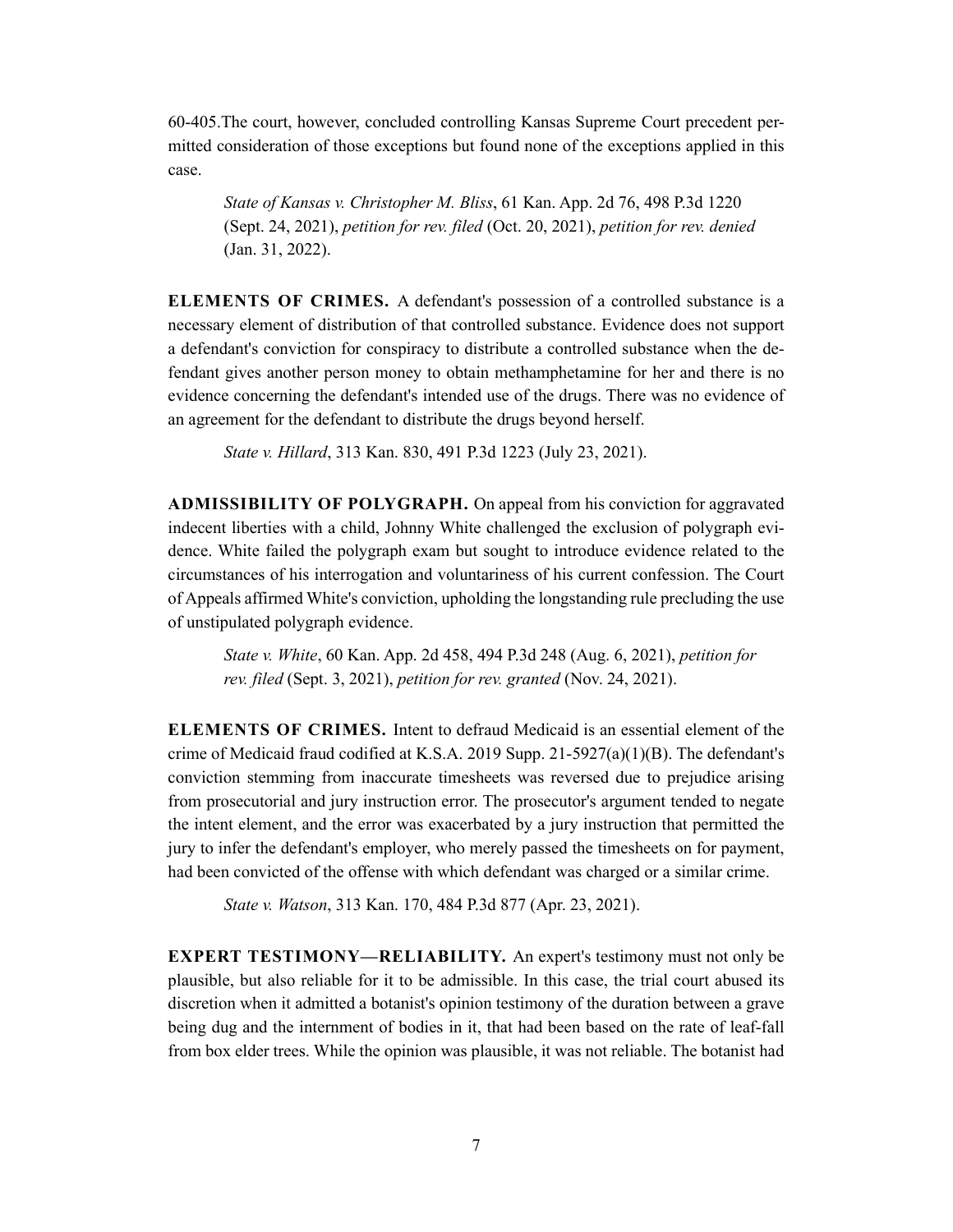admitted that he knew little about the leaf-fall rate of such trees and that he had not considered other variables that might have affected the opinion.

*State v. Aguirre*, 313 Kan. 189, 485 P.3d 576 (Apr. 23, 2021).

**EXPERT TESTIMONY—RELIABILITY.** The State charged Hatfield, a daycare provider, with aggravated battery after a child began exhibiting symptoms consistent with abuse while in her care. To exclude one of the State's proposed experts, who believed the injuries immediately preceded the onset of symptoms, Hatfield argued the expert's opinion was unreliable. The district court denied the challenge. The Kansas Court of Appeals affirmed, explaining the reliability of an expert's opinion is gauged by the soundness of the underlying methodology, not by the conclusion's correctness. Conclusions based on contested methodologies should generally be tested through cross-examination, not by excluding the witness.

*State of Kansas v. Paige Hatfield*, 60 Kan. App. 2d 11, 484 P.3d 891 (April 9, 2021), *petition for rev. filed* (May 7, 2021), *petition for rev. denied* (Aug. 31, 2021).

#### **EXCLUSIONARY RULE**

**GOOD-FAITH EXCEPTION.** Two Atchison police officers relied on a dispatcher's twice-made mistake regarding Randall Gilliland's driver license's status. Although Gilliland was driving on a restricted license, the dispatcher told the officers Gilliland's license was revoked. The officers arrested Gilliland for driving on a revoked license and, upon a search incident to arrest, found drugs on his person. The Court of Appeals held that the good faith exception applied because the mistake was the result of mere negligence, as opposed to systematic error or reckless disregard.

*State v. Gilliland*, 60 Kan. App. 2d 161, 490 P.3d 66 (May 14, 2021), *petition for rev. filed* (Jun. 14, 2021), *petition for rev. denied* (Aug. 31, 2021).

#### **JURIES**

**TIME TO REQUEST A JURY TRIAL AFTER MUNICIPAL APPEAL.** Geli Grasty was convicted in municipal court of offering to sell sexual services. Grasty appealed to the district court and the case was assigned to the district judge who would preside over the trial. The district court denied Grasty's request for a jury trial because she made it more than seven days after the case was assigned to the presiding judge. The Court of Appeals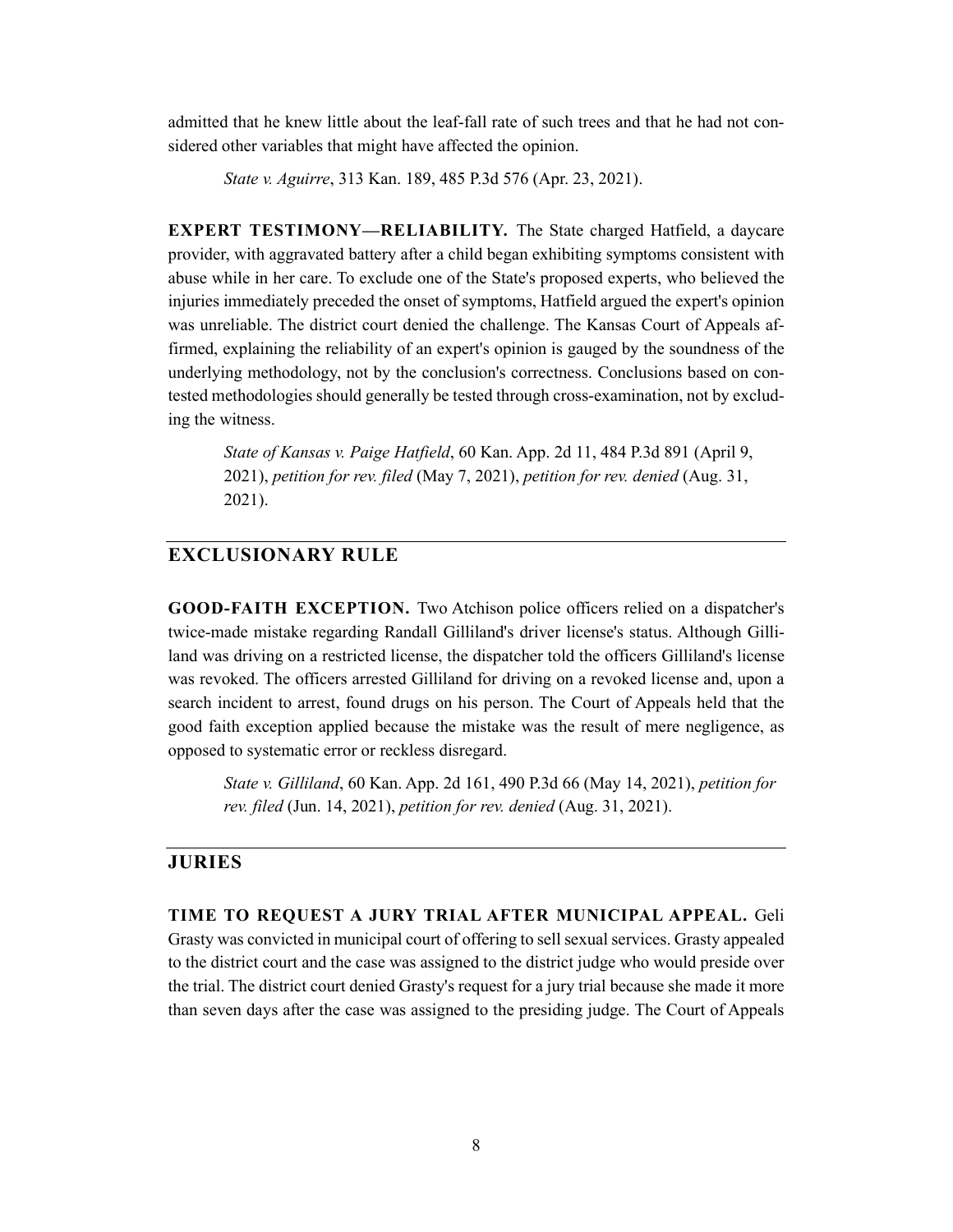affirmed the denial, holding that the seven-day clock to request a jury trial in an appeal from municipal court begins when a judge is appointed to preside over the case at trial.

*City of Wichita v. Geli Grasty*, 61 Kan. App. 2d 202, 500 P.3d 1201, 2021 WL 4928764 (Oct. 22, 2021), *petition for rev. filed* (Nov. 22, 2021).

**DELIBERATIONS—ALTERNATE JURORS.** A jury convicted Leland L. Jackson of multiple child sex crimes, after he admitted at trial to paying and having sex with a 15 year-old girl. At trial, the district court inadvertently allowed the alternate juror into the jury room for a couple of minutes, during which the jury selected a foreperson. The Court of Appeals held that an alternate juror's participation in selecting the jury is not presumptively prejudicial requiring reversal of a conviction because such selection is not part of jury deliberations.

*State of Kansas v. Leland L. Jackson III*, 61 Kan. App. 2d. 184, 500 P.3d 1188 (October 15, 2021), *petition for rev. filed* (Nov. 12, 2021), *petition for rev. denied* (Feb. 25, 2022).

### **JURISDICTION**

**STANDING.** The district court dismissed as unconstitutional Arlando Trotter's municipal charges for operating an unlicensed after-hours and entertainment establishment. The State appealed, arguing that the district court lacked jurisdiction to make its rulings and otherwise relied on flawed legal analysis. The Court of Appeals agreed, holding that the district court lacked jurisdiction to sua sponte raise constitutional arguments that Trotter lacked standing to raise himself and that the properly raised First Amendment issue was meritless because the Wichita ordinances did not significantly compromise his assembly rights.

*City of Wichita v. Arlando Trotter*, 60 Kan. App. 2d 339, 494 P.3d 178 (July 16, 2021), *petition for rev. filed* (Aug. 16, 2021), *petition for rev. granted* (Feb. 25, 2022).

# **JURY SELECTION**

**DEFENDANT'S PRESENCE DURING VOIR DIRE.** Daniel Klavetter was convicted of two counts of aggravated indecent liberties. On appeal, Daniel Klavetter argued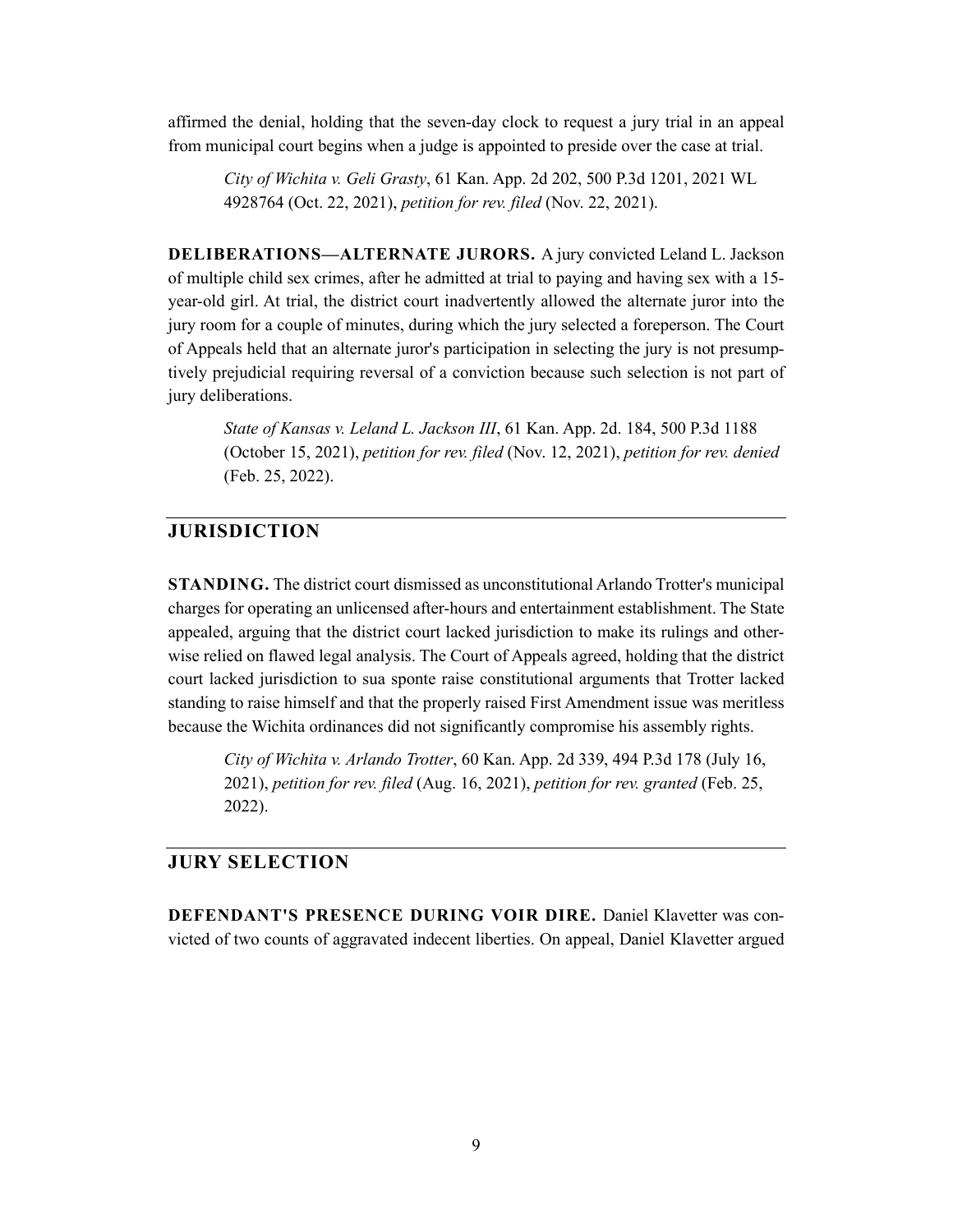he was denied his right to be present during voir dire. The Court of Appeals affirmed, finding the jury-selection proceedings were fair and that any error in questioning venire members outside of Klavetter's presence was harmless.

*State of Kansas v. Daniel J. Klavetter*, 60 Kan. App. 2d 439, 494 P.3d 235 (August 6, 2021), *petition for rev. filed* (Sept. 7, 2021), *petition for rev. denied* (Sept. 27, 2021).

#### **JUVENILES**

**APPELLATE JURISDICTION.** S.L. pleaded no contest to aggravated robbery and aggravated battery. The district court committed her to a juvenile correctional facility as a violent offender and gave her a presumptive sentence under the revised Juvenile Justice Code. The Court of Appeals ruled it possessed jurisdiction to review the presumptive sentence because the district court failed to make the required statutory finding before directly committing a juvenile. Accordingly, S.L.'s sentence was illegal.

*In the Matter of S.L.*, Kan. App. 2d , 2022 WL 414253 (Feb. 11, 2022).

# **OFFENDER REGISTRATION**

**CONSTITUTIONAL CHALLENGES.** Mandatory lifetime registration under the Kansas Offender Registration Act does not constitute a punishment. Retroactive application of amendments to the registration scheme does not violate the United States Constitution's Ex Post Facto Clause, as applied to both adult and juvenile offenders. And the lifetime registration requirement as applied to a juvenile offender does not violate the Eighth Amendment to the United States Constitution's prohibition against cruel and unusual punishment. The court reaffirmed its decision in *State v. Petersen-Beard*, 304 Kan. 192 (2016).

*State v. Davidson*, 314 Kan. 88, 495 P.3d 9 (Sept. 17, 2021); *State v. N.R.*, 314 Kan. 98, 495 P.3d 16 (Sept. 17, 2021)

**MUNICIPAL CONVICTIONS.** Under the Kansas Offender Registration Act, offenses that are "comparable" to specifically enumerated sex crimes require registration. A defendant's municipal conviction for sexual battery requires registration since sexual battery as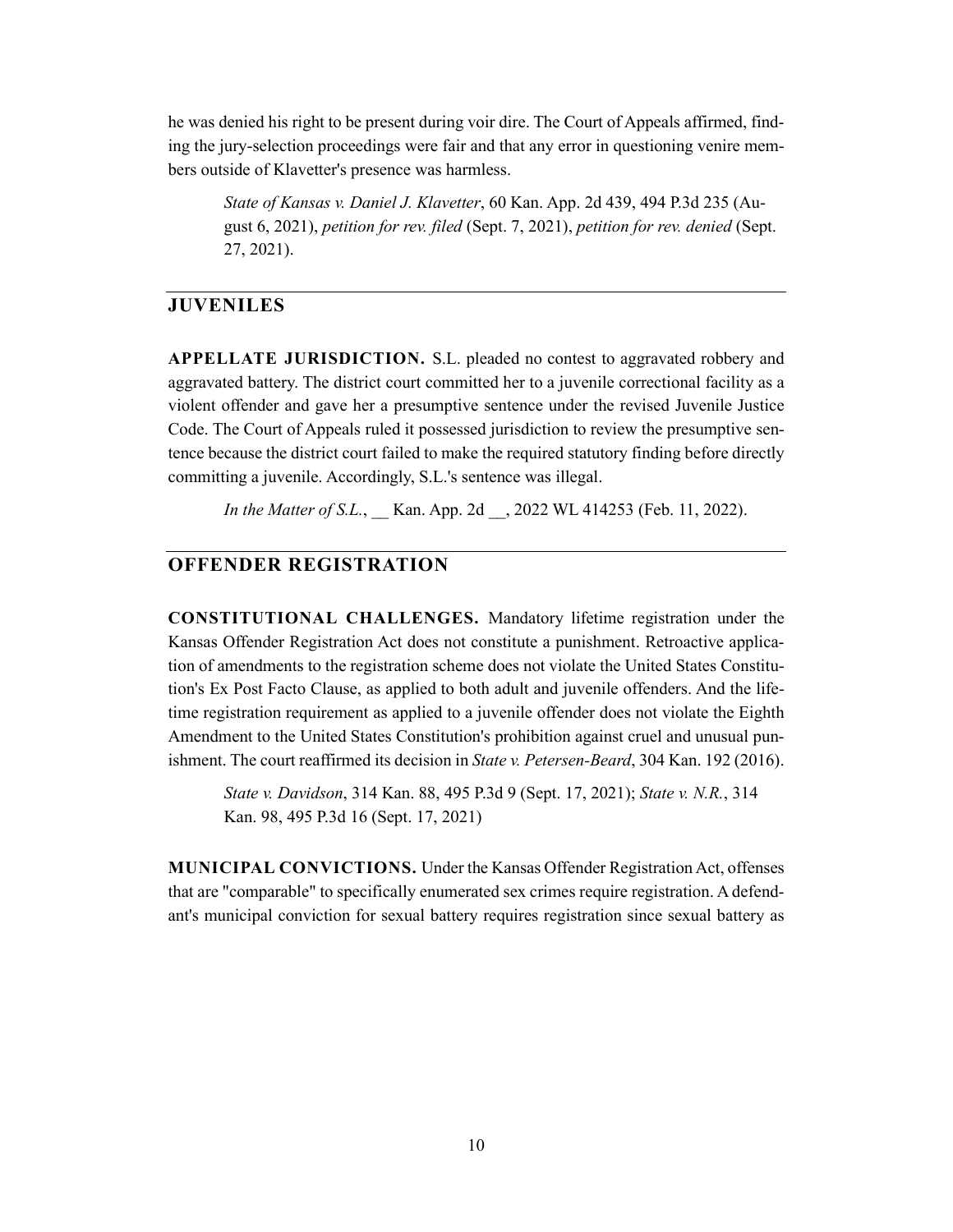defined by statute is one of the enumerated offenses, and the municipal ordinance under which the conviction arose was identical to the statute.

*City of Shawnee v. Adem*, 314 Kan. 12, 494 P.3d 134 (Aug. 27, 2021).

# **POSTCONVICTION MOTIONS**

**POSTCONVICTION MOTION FOR DNA TESTING.** A motion for postconviction DNA testing under K.S.A. 21-2512, seeking to test biological material related to a defendant's investigation or prosecution, may be made before the defendant's conviction is final. A district court had jurisdiction to entertain the defendant's motion, even though the defendant's appeal from the underlying convictions and sentences has not been finally resolved.

*State v. Thurber*, 313 Kan. 1002, 492 P.3d 1185 (Aug. 13, 2021).

**DISCOVERY.** K.S.A. 22-3212 and K.S.A. 22-3213 set out notice and discovery requirements for parties in criminal trials. The statutes do not supply a basis for a defendant's postconviction motion to compel the State to produce discovery material from the trial that resulted in the conviction.

*State v. Marks*, 313 Kan. 717, 490 P.3d 1160 (July 2, 2021).

**MANIFEST INJUSTICE.** James Edward Rowell filed an untimely K.S.A. 60-1507 motion. At a hearing, Rowell's appointed counsel simply conceded the motion's untimeliness. The district court dismissed. Rowell filed a second K.S.A. 60-1507 motion challenging counsel's effectiveness. The district court again dismissed the motion as untimely. The Court of Appeals held that barring Rowell's ineffectiveness claim before it arose established manifest injustice warranting an extension of the one-year filing requirement. Applying the prison mailbox rule, the panel also found Rowell's second motion was timely as it was filed within one year of his first.

*Rowell v. State*, 60 Kan. App. 2d 235, 490 P.3d 78 (June 4, 2021).

# **SEARCHES & SEIZURES**

**ARREST—MISDEMEANORS.** K.S.A. 22-2401(c)(2)(A) allows a police officer to arrest a suspect if there is probable cause to believe the offender is committing or has committed a misdemeanor and if there is probable cause to believe the suspect will not be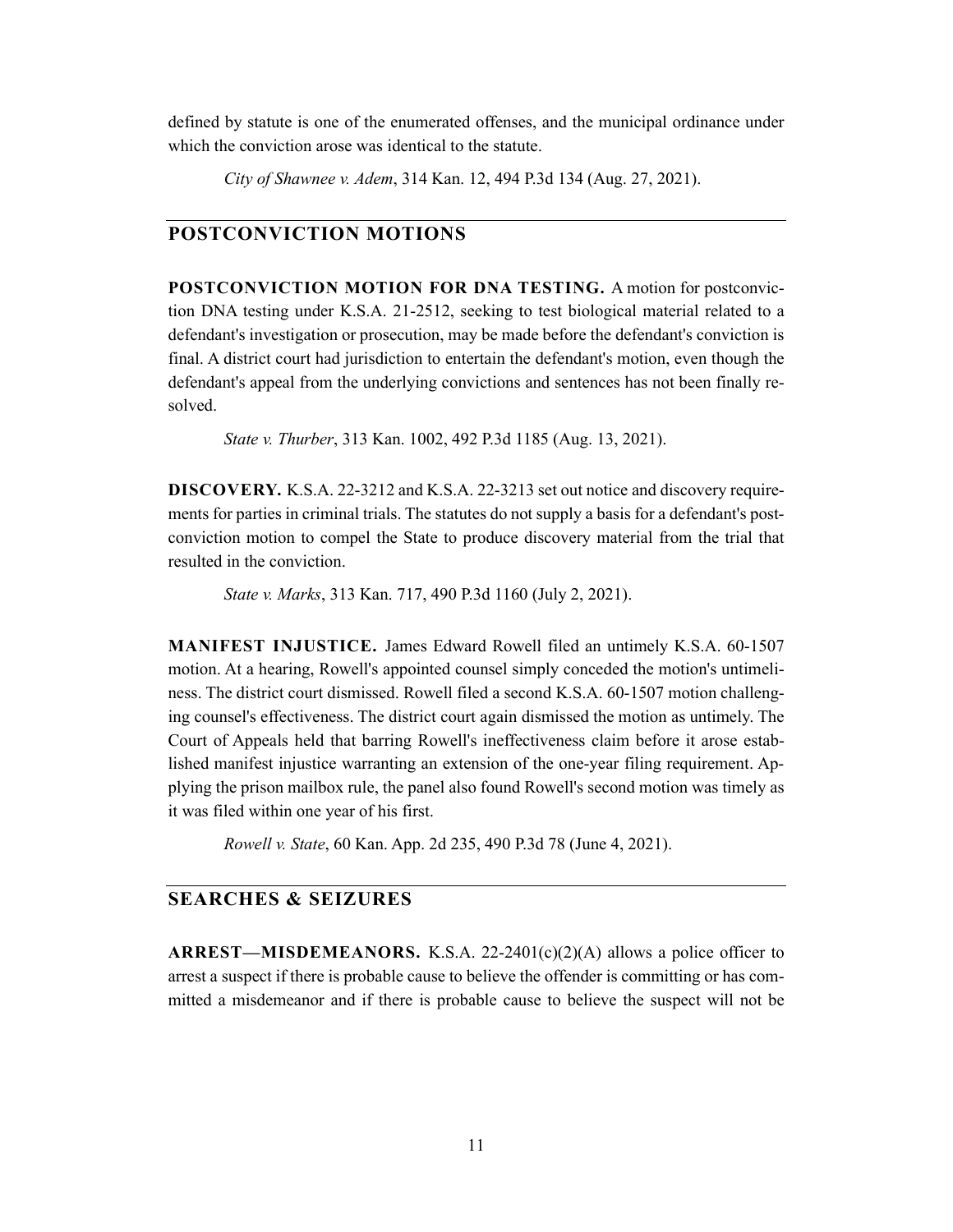apprehended if not immediately arrested. The totality-of-the-circumstances test for the latter requirement is discussed and applied.

*State v. Goodro*, No. 121,944, Kan. , P.3d 2022 WL 982132 (Apr. 1, 2022).

**GOOD-FAITH EXCEPTION.** Police arrested Corey Posa on a bench warrant and found methamphetamine in a search incident to the arrest. Posa moved to suppress the evidence, arguing he provided police reliable proof the court vacated the warrant days earlier. The district court applied the good-faith exception to the exclusionary rule, finding police reasonably relied on dispatch and court records showing the warrant was still active. On appeal, Posa challenged the constitutionality and applicability of the good-faith exception. The Court of Appeals rejected Posa's claim, applying Supreme Court precedent extending the good-faith exception to reasonable reliance on inaccurate court records and negligently maintained police records.

*State of Kansas v. Corey Posa,* 61 Kan. App. 2d 250, 500 P.3d 1212 (November 5, 2021), *petition for rev. filed* (Dec. 6, 2021), *petition for rev. denied* (Feb. 25, 2022).

#### **SENTENCING**

**CONSOLIDATION FOR TRIAL.** After a consolidated trial of two criminal cases, the district court sentenced Myers separately in each case. Myers argued that this violated his equal protection rights. A panel of the Court of Appeals agreed, holding that for K.S.A. 2020 Supp. 21-6819(b) to comply with the Equal Protection Clause of the Fourteenth Amendment, when two or more cases are consolidated for trial because all the charges could have been brought in one charging document, and the defendant is convicted of multiple charges at trial, the defendant must be sentenced using only one primary crime of conviction and one base sentence, as though all the charges had been brought in one complaint.

*State of Kansas v. Anthony D.A. Myers*, \_\_ Kan. App. 2d \_\_, \_\_ P.3d \_\_, 2022 WL 1052077 (April 8, 2022).

**PROBATION REVOCATION.** Under K.S.A. 22-3716(e), within 30 days after a probation period ends, a district court may require a defendant to answer a charge that a probation term was violated, by issuing either an arrest warrant or a notice to appear. This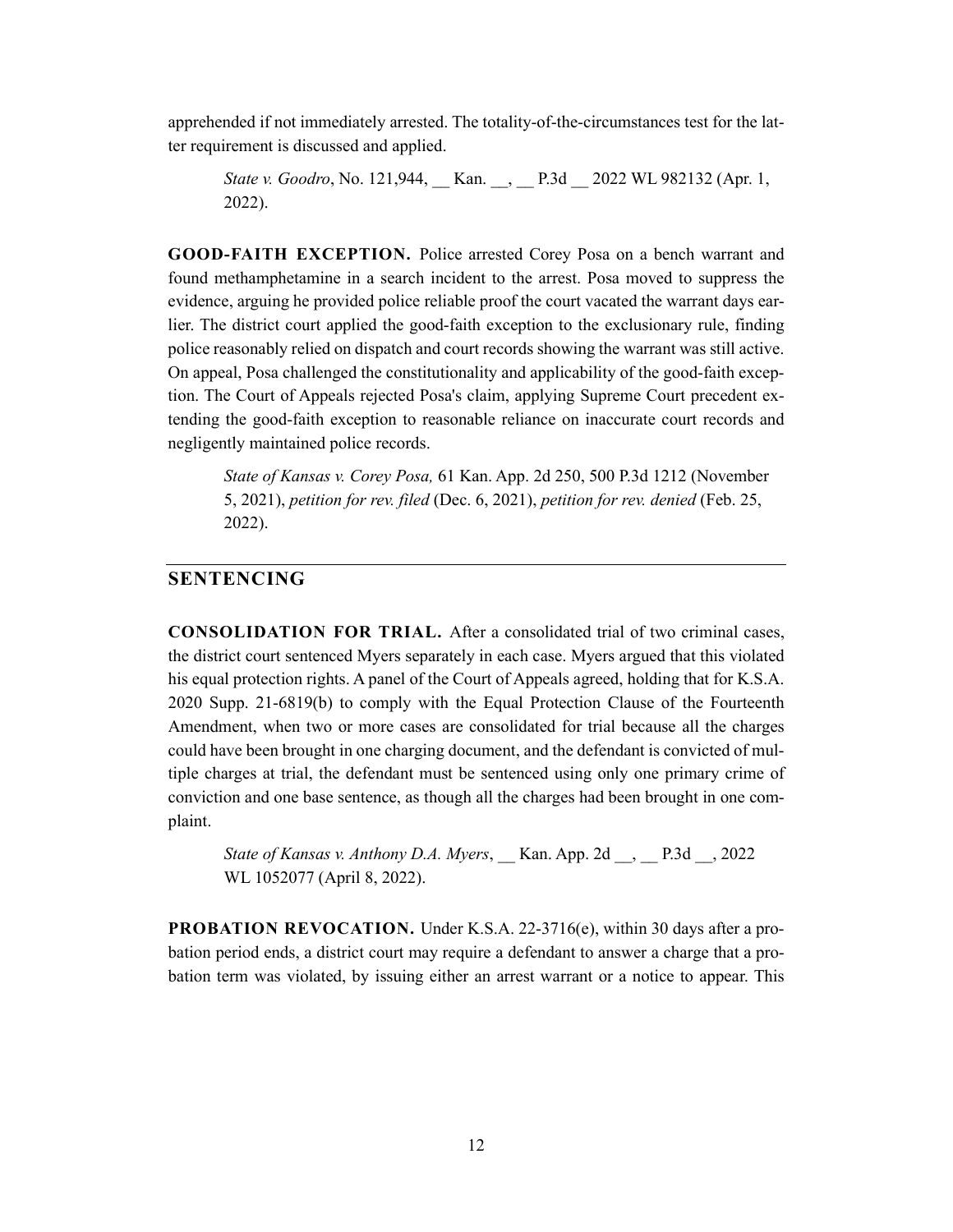provision does not apply when a parole officer—not the court—issues an arrest-and-detain notice after the probation period ends.

*State v. Darkis,* 314 Kan. 809, 502 P.3d 1045 (Jan. 28, 2022).

**CRUEL AND UNUSUAL PUNISHMENT—MINORS.** A mandatory sentence of life without the possibility of parole for 50 years, imposed on a defendant who was convicted of a murder he committed while under the age of 18, does not violate the Eighth Amendment to the United States Constitution as construed by *Miller v. Alabama*, 567 U.S. 460 (2012). *Miller*, which prohibits the mandatory imposition of life without parole sentences on juvenile offenders, does not apply to sentences that offer parole within the offender's lifetime.

*State v. Gulley*, 2022 WL 628172, Kan. , P.3d (Mar. 4, 2022).

**CRUEL AND UNUSUAL PUNISHMENT—MINORS.** The Eighth Amendment to the United States Constitution does not prohibit a hard 50 life sentence imposed on a juvenile offender under a statute requiring the penalty upon the sentencing court's finding that one or more statutory aggravating factors both existed and were not outweighed by any mitigating factors. The statutory scheme afforded the sentencing court the discretion in sentencing juvenile offenders required by the United States Supreme Court's Eighth Amendment precedent.

*Williams v. State,* 314 Kan. 466, 500 P.3d 1182 (Dec. 17, 2021).

**PROBATION REVOCATION.** A district court's failure to apply the correct legal standard when revoking probation is not amenable to harmless error review.

*Williams v. State,* 314 Kan. 517, 501 P.3d 885 (Jan. 7, 2022).

**ILLEGAL SENTENCE—CRIMINAL HISTORY SCORE.** If a defendant fails to object before sentencing to including a prior conviction in the criminal history score, then the defendant has the burden when subsequently challenging the prior conviction's validity to make that showing by a preponderance of the evidence.

*State v. Roberts,* 314 Kan. 316, 498 P.3d 725 (Nov. 19, 2021).

**DRIVING UNDER THE INFLUENCE.** K.S.A. 8-1567 establishes sentencing requirements for repeat driving-under-the-influence convictions. When imposing a sentence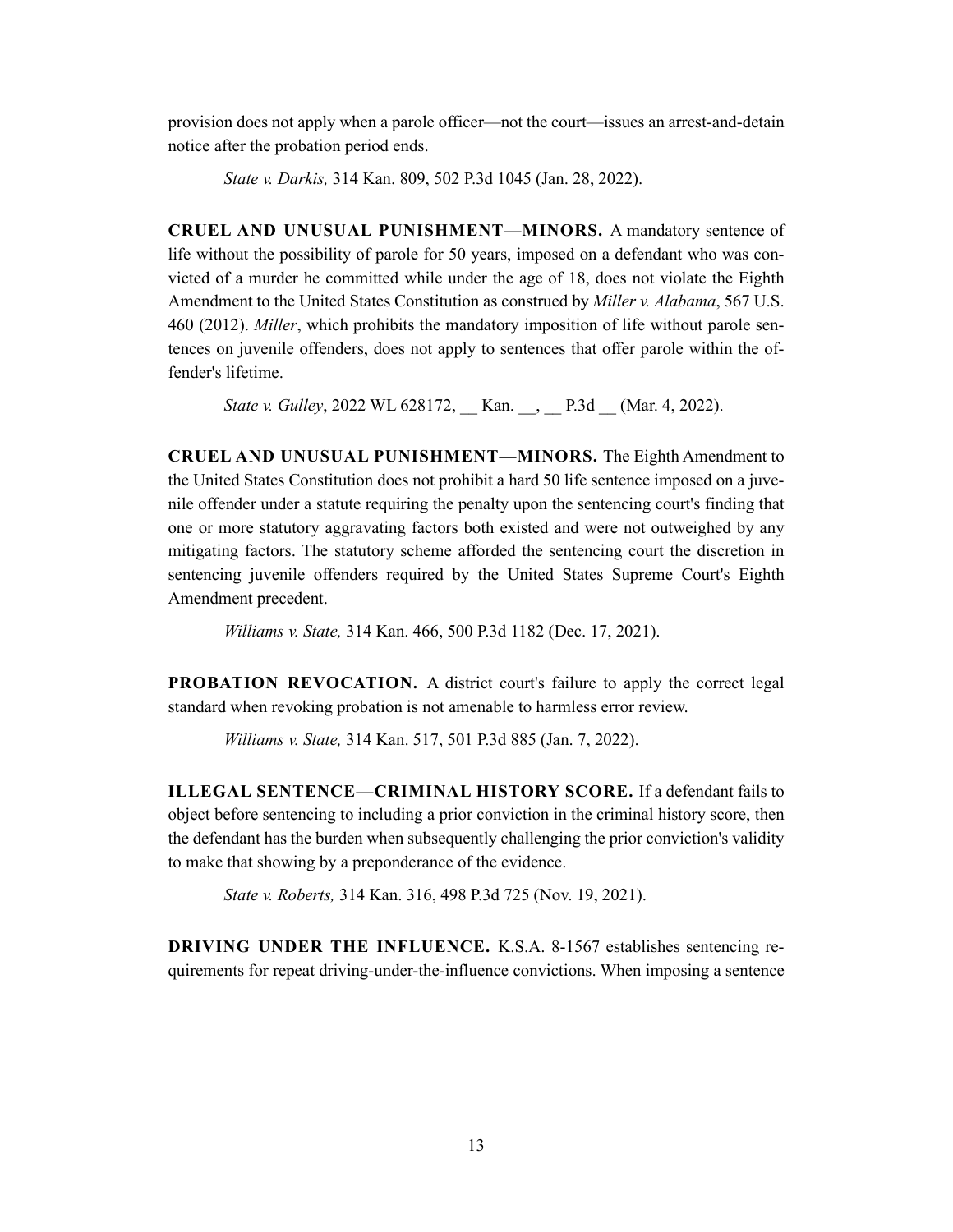for a repeat driving-under-the-influence conviction, the sentencing court must use the version of the statute in effect at the time of sentencing, except when a post-offense amendment increases the defendant's penalty or otherwise disadvantages the defendant.

*State v. Patton,* Kan. , 503 P.3d 1022 (Feb. 11, 2022).

**DEATH PENALTY.** The right to life guaranteed by Section 1 of the Kansas Constitution Bill of Rights does not preclude application of the death penalty. A defendant forfeits the right upon conviction beyond a reasonable doubt of capital murder, and a lawful sentence may be imposed. On remand from the United States Supreme Court, the Kansas Supreme Court affirmed the death sentences imposed on Reginald and Jonathan Carr arising from a December 2000 Wichita crime spree that culminated in a home invasion and quadruple homicide.

*State v. R. Carr,* 314 Kan. 615, 502 P.3d 546 (Jan. 21, 2022); *State v. J. Carr*, 314 Kan. 744, 502 P.3d 511 (Jan. 21, 2022).

**CRIMINAL HISTORY—OUT-OF-STATE CONVICTIONS.** Matthew D. Hasbrouck pleaded guilty to possession of methamphetamine. The sentencing court found his criminal history score was A. On appeal, Hasbrouck challenged his criminal history score, contending the district court erred in classifying a prior Missouri conviction for burglary as a person felony. The Court of Appeals affirmed Hasbrouck's sentence. Analyzing the amended sentencing statute, the panel held that two of the eight listed "circumstances" in K.S.A. 21-6811(e)(3)(B)(i) were present in Missouri's burglary statute.

*State of Kansas v. Matthew D. Hasbrouck*, \_\_ Kan. App. \_\_, \_\_ P.3d \_\_, 2022 WL 628546 (Mar. 4, 2022).

**ALTERNATIVE COUNTS.** When a jury convicts a defendant of multiple alternatively-charged counts for a single crime, the verdicts merge into a single conviction. In this case, the defendant was convicted of alternative counts of fleeing and eluding police under different subsections of the statute. While the district court lacked authority to hold the sentence for the alternative count in abeyance pending the State's appeal of the conviction upon which sentence was imposed, the convictions merged to form one conviction for fleeing and eluding.

*State v. Vargas*, 313 Kan. 866, 492 P.3d 412 (Jul. 30, 2021).

**DEPARTURE MOTIONS.** For the purposes of deciding a defendant's motion for a downward departure sentence, the fact that the defendant's criminal history does not include crimes that are similar or identical to the crime of conviction cannot, as a matter of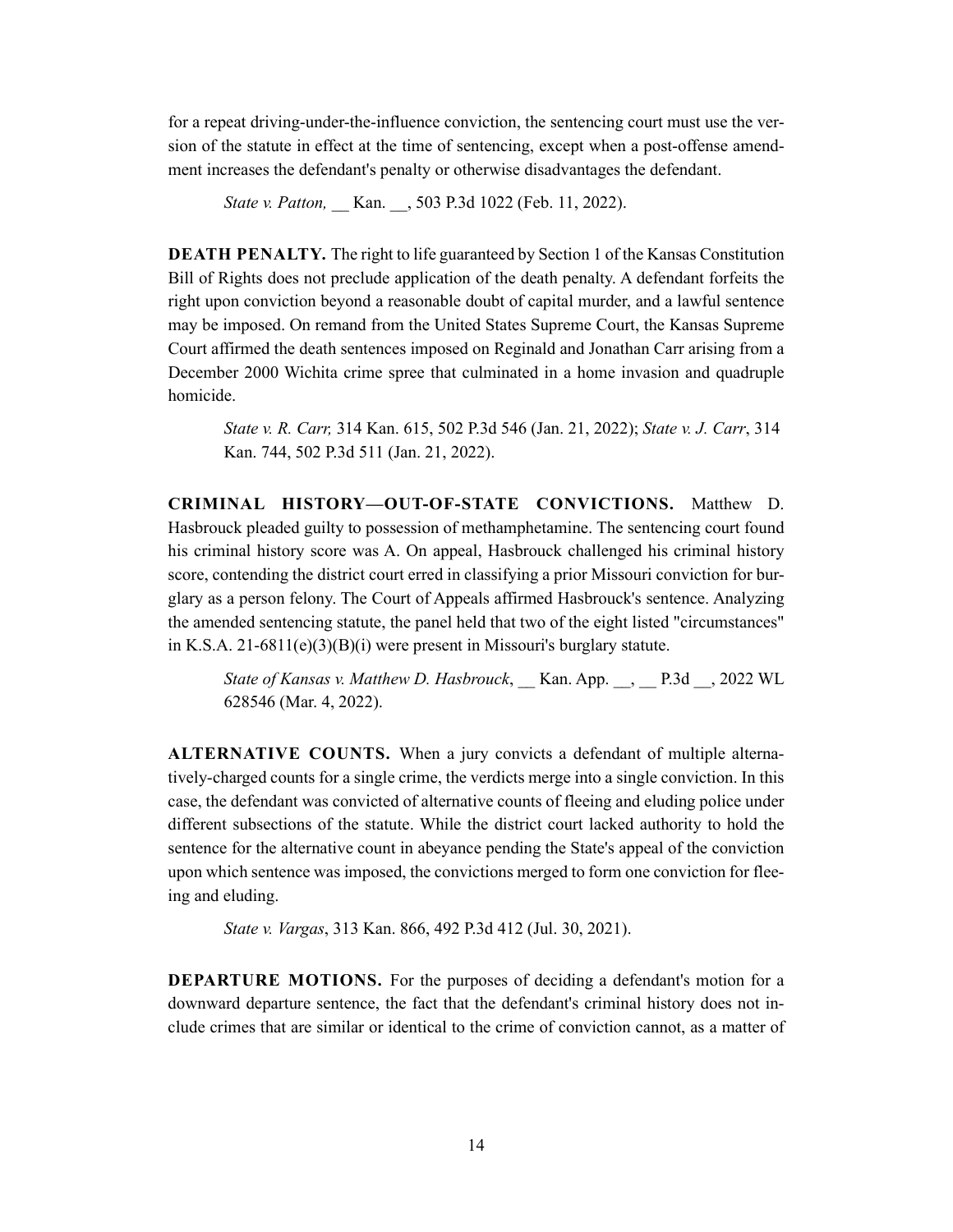law, be a mitigating factor. The sentencing guidelines already account for the difference in character between the defendant's past and present offenses.

*State v. Montgomery*, 314 Kan. 33, 494 P.3d 147 (Aug. 27, 2021).

**POSTRELEASE SUPERVISION.** Upon revoking Amber Sheets' probation, the district court failed to address postrelease supervision when announcing the sentence from the bench but imposed a term in its written order. On appeal, Sheets argued the district court imposed a postrelease supervision term of zero. The Court of Appeals disagreed, holding that the district court, by failing to announce postrelease supervision at sentencing, imposed an illegal sentence which required resentencing.

*State v. Sheets*, 60 Kan. App. 2d 378, 494 P.3d 168 (July 16, 2021).

**PROBATION.** A district court's imposition of probation violation sanctions cannot constitute an illegal sentence under K.S.A. 22-3504.

*State v. McCroy*, 313 Kan. 531, 458 P.3d 988 (May 14, 2021).

**APPRENDI VIOLATION.** A jury convicted Tristan Letterman of lewd and lascivious behavior for publicly masturbating, and the court imposed an increased postrelease supervision period, finding that Letterman committed the act for his own sexual gratification. Letterman appealed, arguing the court violated *Apprendi.* The Court of Appeals affirmed, explaining the error was harmless because the court's finding was encompassed by the jury verdict when there was no evidence Letterman sought to gratify the sexual desires of another.

*State of Kansas v. Tristan T. Letterman*, 60 Kan. App. 2d 222, 492 P.3d 1196 (May 28, 2021), *petition for rev. filed* (Jun. 28, 2021), *petition for rev. denied* (Aug. 31, 2021).

**CRIMINAL HISTORY.** Jeffrey Allen Rankin appealed his criminal history score, which included a juvenile adjudication for terroristic threat. Rankin asserted that if his adjudication was for reckless conduct, it should not have been included. The State included Rankin's terroristic threat complaint in the record on appeal and asked the panel to find he had been charged with intentional conduct. The Court of Appeals found that the complaint did not necessarily resolve whether Rankin was adjudicated of the reckless version and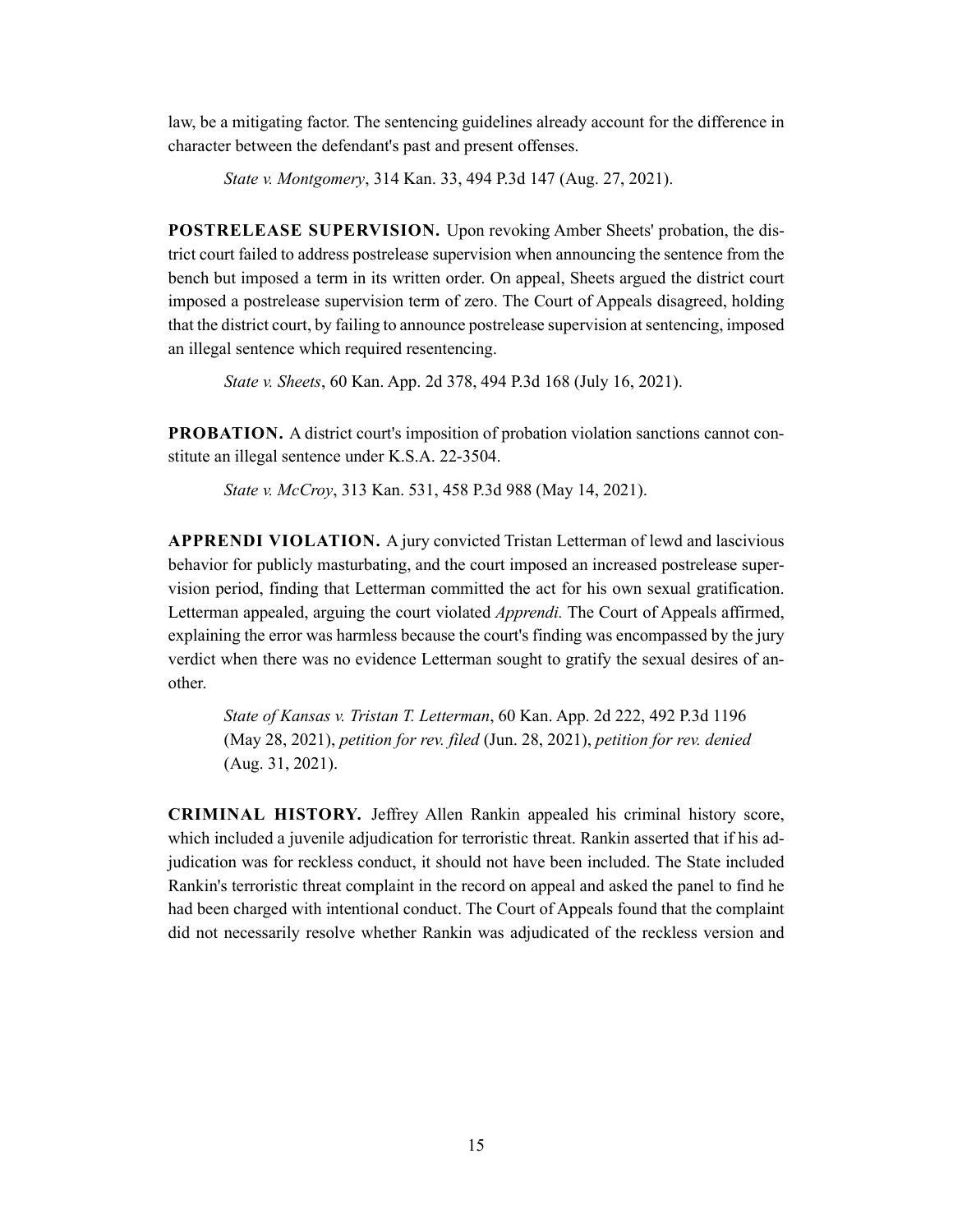declined to make such factual findings for the first time on appeal and, instead, remanded the case for further proceedings.

*State of Kansas v. Jeffrey Allen Rankin*, 60 Kan. App. 2d 60, 489 P.3d 471 (April 30, 2021).

**DOUBLE RULE.** A jury convicted De'Andrew V. Dixon with multiple crimes after a consolidated trial on two complaints. The district court sentenced Dixon in each criminal case. On appeal, Dixon claimed that the district court's failure to apply the double rule which states that the total prison sentence imposed in a case involving multiple convictions arising from multiple counts within a single charging document cannot exceed twice the base sentence—to his consolidated cases violated his equal protection rights. The panel agreed, holding that when a defendant is convicted of multiple charges arising from two or more cases consolidated for trial because all the charges could have been brought in one charging document, the defendant shall receive the benefit of the double rule.

*State of Kansas v. De'Andrew V. Dixon*, 60 Kan. App. 2d 100, 492 P.3d 455 (May 14, 2021), *petition for rev. filed* (Jun. 4, 2021), *petition for rev. denied* (Sept. 27, 2021).

# **SPEEDY TRIAL**

**PRESUMPTIVE PREJUDICE.** In 2013, the State filed a criminal complaint against Cass Wayne McDonald, alleging rape of a child under 14. The State failed to locate and arrest McDonald until 2019. McDonald filed a pretrial motion to dismiss the State's complaint based on a speedy trial right violation, which the district court granted. The Court of Appeals affirmed the dismissal, finding the six-year delay between the complaint and arrest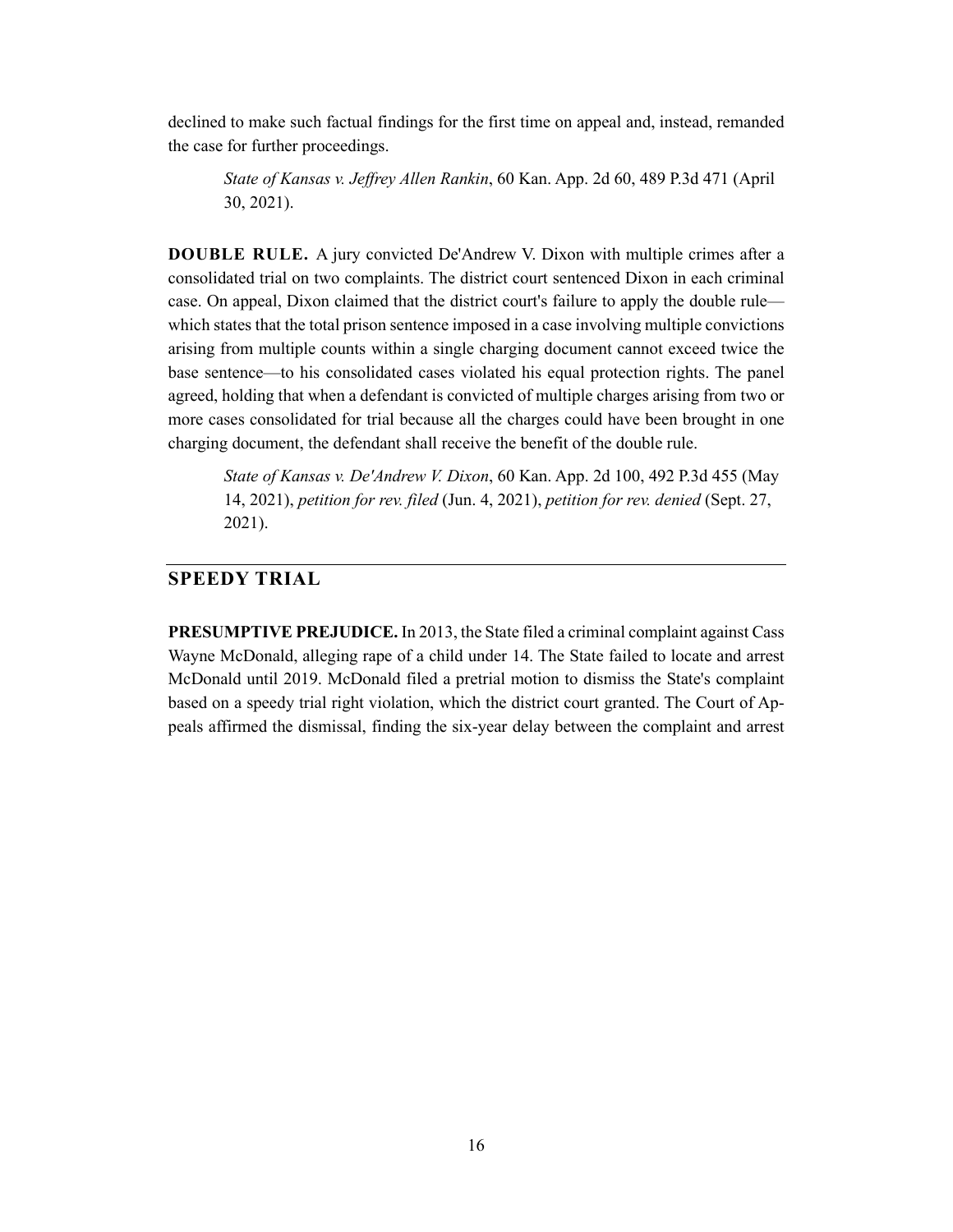presumptively prejudicial based on the length of the delay and the State's negligence in locating McDonald.

*State v. McDonald*, Kan. App. , P.3d , 2022 WL 727647, at \*1 (Mar. 11, 2022).

#### **SUFFICIENT EVIDENCE**

**DRUG POSSESSION.** For the purposes of the Kansas statute dividing possession of narcotics into different degrees based on discrete ranges of the quantity possessed, possession of a given quantity is sufficient to support a conviction for a degree encompassing a quantity range lower than the given quantity.

*State v. Scheuerman,* 314 Kan. 583, 502 P.3d 502 (Jan. 14, 2022).

**STIPULATED FACTS.** Robert Scheuerman stipulated to possessing at least 3.5 grams but less than 100 grams of methamphetamine with the intent of distribution. In exchange for his stipulation, the State amended the complaint to a lesser charge—possession of methamphetamine with intent to distribute at least 1 gram but less than 3.5 grams. The Court of Appeals reversed the conviction for insufficient evidence because the elements of the crime of conviction were not covered by the stipulation.

*State v. Scheuerman*, 60 Kan. App. 2d 48, 486 P.3d 676 (Apr. 16, 2021), *petition for rev. filed* (May 6, 2021), *petition for rev. granted* (Jul. 7, 2021).

## **SUFFICIENCY OF THE EVIDENCE**

**CRIMINAL THREAT—THREAT TO COMMIT VIOLENCE.** A jury convicted Justin McFarland of intentional criminal threat after he posted on Facebook that he was going to kill his ex-wife Chelsea. McFarland appealed, arguing the criminal threat jury instruction was erroneous. The Court of Appeals held the jury instruction was not erroneous because the complaint and the jury instruction both alleged intentional criminal threat and used the language of the statute. The court also concluded that the State supported the criminal threat conviction with evidence that McFarland intended to place "another"—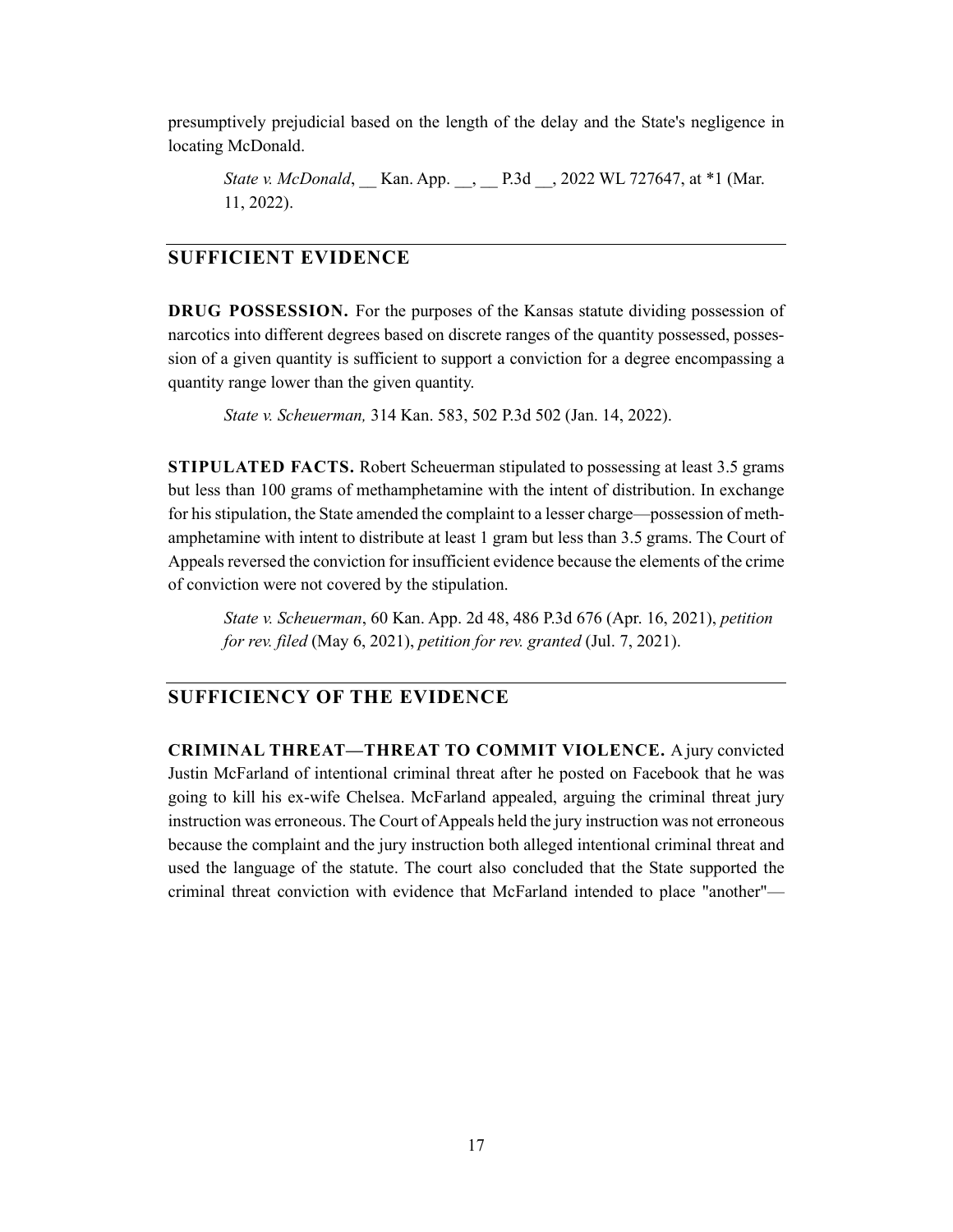Chelsea—in fear and that McFarland threatened to commit violence by threatening to kill her.

*State v. McFarland*, 60 Kan. App. 2d 1, 458 P.3d 178, 2021 WL 1229578 (Apr. 2, 2021), *petition for rev. filed* (Apr. 28, 2021), *petition for rev. denied* (Aug. 27, 2021).

# **TRIAL RIGHTS**

**PLEA WITHDRAWAL.** Evidence of the defendant's lack of criminal history and lack of experience with the criminal justice system did not compel a finding that the defendant demonstrated excusable neglect, as necessary to permit an untimely motion to withdraw the defendant's plea.

*State v. Ellington,* 314 Kan. 260, 496 P.3d 536 (Oct. 15, 2021).

**PROSECUTORIAL ERROR.** The phrase "we know" used in a prosecutor's arguments in connection with an inference drawn from the evidence—as opposed to an uncontroverted fact—is error.

*State v. Alfaro-Valleda,* 314 Kan. 526, 502 P.3d 66 (Jan. 7, 2022).

**JURY TRIAL RIGHT—RESTITUTION.** Criminal restitution orders imposed solely by judge-made findings do not violate the jury trial rights guaranteed by the state and federal constitutions. But the Kansas statutory provision giving restitution awards the effect of civil judgments violates the right to jury trial guaranteed by the Kansas Constitution.

*State v. Arnett,* 314 Kan. 183, 496 P.3d 928 (Oct. 15, 2021).

**SPEEDY TRIAL—WAIVER.** When a defendant waives the statutory right to a speedy trial in conjunction with a requested continuance and does not place clear conditions on the waiver's length, the waiver is presumed to be unconditional.

*State v. Shockley*, No. 117,216, 314 Kan.46, 494 P.3d 832 (Sept. 10, 2021).

**MISTRIAL—SPECTATOR CONDUCT.** The arrival of 15-20 police officers in the courtroom just before the jury instructions were read in the defendant's trial for attempted